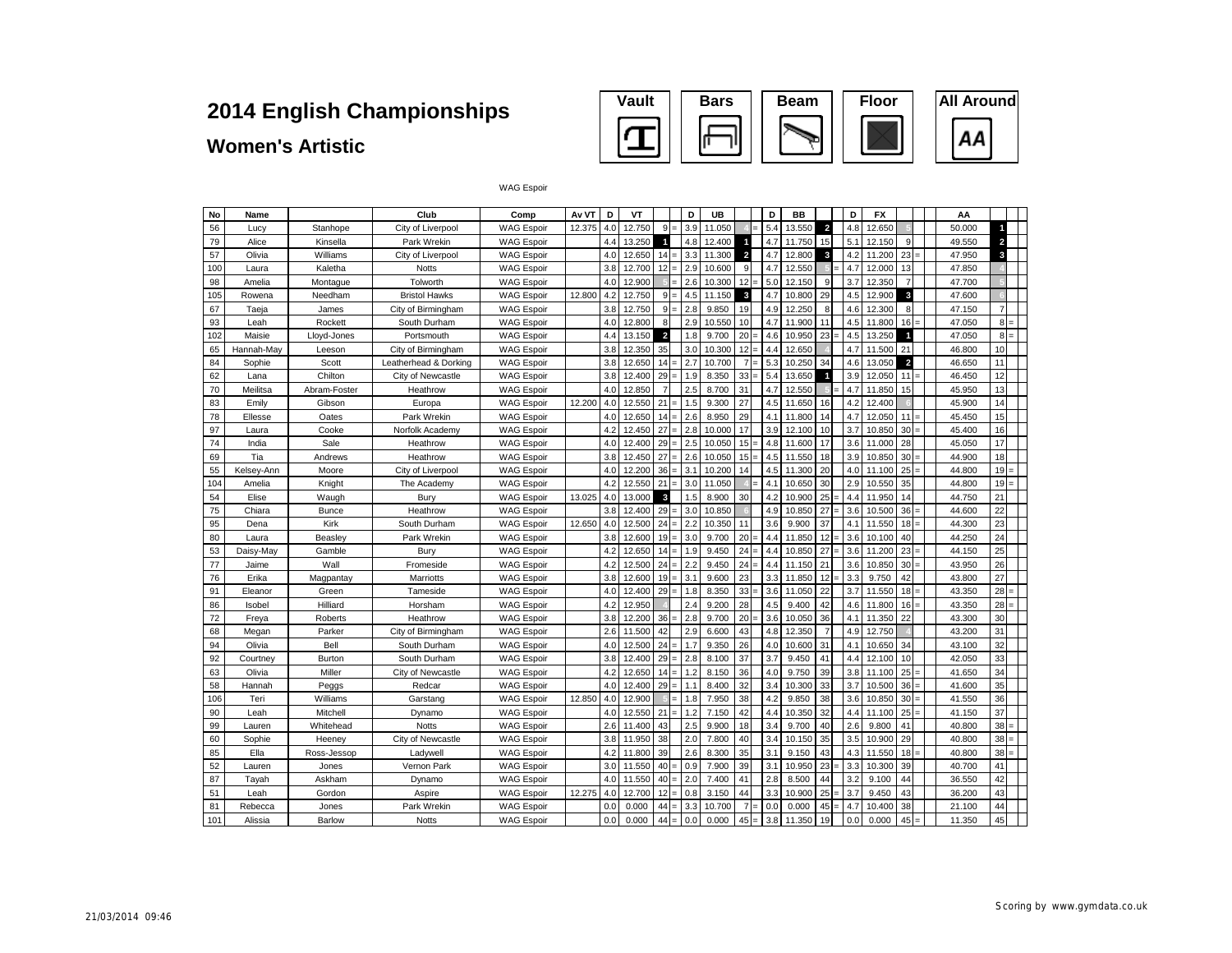#### **Women's Artistic**



| No  | Name           |                 | Club                  | Comp              | Av VT  | D   | VT     |                |   | D   | UB     |                         | D   | <b>BB</b> |                         | D   | <b>FX</b> |                         |  | AA     |                |  |
|-----|----------------|-----------------|-----------------------|-------------------|--------|-----|--------|----------------|---|-----|--------|-------------------------|-----|-----------|-------------------------|-----|-----------|-------------------------|--|--------|----------------|--|
| 237 | Ruby           | Harrold         | The Academy           | <b>WAG Senior</b> |        | 5.3 | 13.400 | 13             |   | 6.3 | 14.600 | $\blacktriangleleft$    | 5.4 | 12.750    |                         | 5.4 | 13.600    | 3                       |  | 54.350 | 1              |  |
| 240 | Kelly          | Simm            | Dynamo                | <b>WAG Senior</b> | 13.675 | 5.8 | 14.750 | $\overline{a}$ |   | 5.6 | 12.400 |                         | 5.3 | 12.750    |                         | 5.7 | 14.050    | И                       |  | 53.950 | $\overline{a}$ |  |
| 211 | Claudia        | Fragapane       | <b>Bristol Hawks</b>  | <b>WAG Senior</b> | 14.625 | 5.8 | 14.700 | 3              |   | 5.2 | 13.300 |                         | 5.1 | 12.350    | 11                      | 6.0 | 13.300    |                         |  | 53.650 | 3              |  |
| 207 | Charlie        | Fellows         | City of Liverpool     | <b>WAG Senior</b> |        | 5.0 | 14.350 |                |   | 5.6 | 13.850 | $\overline{\mathbf{3}}$ | 5.2 | 11.400    | 23                      | 5.6 | 13.300    |                         |  | 52.900 |                |  |
| 156 | Jade           | Armstrona       | South Durham          | <b>WAG Senior</b> |        | 5.0 | 13,900 | 8              |   | 4.3 | 12.250 | 8                       | 4.8 | 13,000    | $\overline{2}$          | 5.0 | 12.900    | 10                      |  | 52.050 |                |  |
| 210 | Rebecca        | Tunney          | City of Liverpool     | <b>WAG Senior</b> |        | 5.0 | 14.350 |                |   | 6.4 | 12.400 |                         | 5.4 | 12.550    | 9                       | 5.6 | 12.350    | 14                      |  | 51.650 |                |  |
| 200 | Lisa           | Mason           | Heathrow              | <b>WAG Senior</b> | 13,900 | 5.0 | 13.800 | 11             |   | 4.7 | 12.700 |                         | 5.  | 11,600    | 20                      | 5.0 | 13.100    |                         |  | 51.200 |                |  |
| 227 | Natasha        | Raymund-Jayadev | City of Manchester    | <b>WAG Senior</b> |        | 4.4 | 13.600 | 12             |   | 3.9 | 11.900 | 10                      | 4.5 | 12.450    | 10                      | 4.8 | 12.450    | 11                      |  | 50.400 | 8              |  |
| 229 | Jessica        | Coombs          | <b>Notts</b>          | <b>WAG Senior</b> |        | 5.0 | 14.100 | $\overline{7}$ |   | 4.1 | 10.650 | 18                      | 5.1 | 12.700    |                         | 4.5 | 12.450    | 11                      |  | 49.900 | 9              |  |
| 204 | Laura          | Mitchell        | Heathrow              | <b>WAG Senior</b> |        | 4.0 | 12.800 | 27             |   | 4.2 | 11.150 | 16                      | 4.9 | 12.350    | 11                      | 4.7 | 12.950    | $\overline{7}$          |  | 49.250 | 10             |  |
| 206 | Niamh          | Ryan            | Sapphire              | <b>WAG Senior</b> |        | 4.8 | 13.850 | 9              |   | 4.6 | 11.800 | 12                      | 4.7 | 11.000    | 30                      | 4.5 | 12.000    | 19                      |  | 48.650 | 11             |  |
| 236 | Lucy           | <b>Brett</b>    | The Academy           | <b>WAG Senior</b> |        | 4.0 | 12.350 | 38             |   | 4.7 | 11.500 | 13                      | 4.7 | 11.700    | 17                      | 4.6 | 11.800    | 22                      |  | 47.350 | 12             |  |
| 228 | Katrina (Katy) | Bramley         | <b>Notts</b>          | <b>WAG Senior</b> |        | 4.4 | 13.400 | 13             |   | 4.0 | 9.400  | 24                      | 4.9 | 12.250    | 13                      | 4.4 | 12.300    | 15                      |  | 47.350 | 12             |  |
| 225 | Georgina       | Harris          | City of Manchester    | <b>WAG Senior</b> |        | 4.0 | 12.400 | 37             |   | 4.9 | 11.200 | 15                      | 4.8 | 11.700    | 17                      | 5.1 | 11.600    | 23                      |  | 46.900 | 14             |  |
| 212 | Polina         | Polakova        | <b>Pipers Vale</b>    | <b>WAG Senior</b> |        | 5.0 | 12.700 | 30             |   | 4.8 | 9.300  | 28                      | 4.8 | 11.600    | 20                      | 5.2 | 12.950    | $\overline{7}$          |  | 46.550 | 15             |  |
| 230 | Charlotte      | Draycott        | <b>Notts</b>          | <b>WAG Senior</b> |        | 5.0 | 12.450 | 35             |   | 3.4 | 10.850 | 17                      | 4.0 | 10.750    | 31                      | 4.8 | 12.400    | 13                      |  | 46.450 | 16             |  |
| 142 | Eleanor        | Clifford        | Colchester            | <b>WAG Senior</b> | 13.525 | 4.4 | 13.350 | 17             |   | 4.3 | 8.450  | 33                      | 5.4 | 12.100    | 14                      | 4.6 | 12.250    | 16                      |  | 46.150 | 17             |  |
| 139 | Claudia        | Chmielowska     | East London           | <b>WAG Senior</b> | 13.425 | 5.0 | 13.200 | 19             |   | 4.6 | 10.150 | 20                      | 4.5 | 10.650    | 33                      | 4.7 | 12.100    | 17                      |  | 46.100 | 18             |  |
| 202 | Mollie         | Payton          | Heathrow              | <b>WAG Senior</b> |        | 4.4 | 13.350 | 17             |   | 4.0 | 11.250 | 14                      | 4.2 | 9.350     | 40                      | 4.8 | 11.900    | 20                      |  | 45.850 | 19             |  |
| 213 | Chloe          | Wood            | Pipers Vale           | <b>WAG Senior</b> |        | 4.2 | 13.100 | 23             |   | 4.1 | 9.900  | 22                      | 4.3 | 11.150    | 25                      | 4.1 | 11.250    | 28                      |  | 45.400 | 20             |  |
| 143 | Emily          | Bowyer          | Colchester            | <b>WAG Senior</b> |        | 4.0 | 12.500 | 33             |   | 1.5 | 9.100  | 29                      | 4.3 | 12.050    | 15                      | 3.9 | 11.550    | 25                      |  | 45.200 | 21             |  |
| 226 | Morgan         | Finnegan        | City of Manchester    | <b>WAG Senior</b> |        | 4.0 | 12.450 | 35             |   | 3.5 | 10.000 | 21                      | 4.4 | 11.150    | 25                      | 4.4 | 11.350    | 26                      |  | 44.950 | 22             |  |
| 138 | Chelsea        | Court           | City of Bristol       | <b>WAG Senior</b> |        | 4.4 | 13.400 | 13             |   | 3.3 | 10.350 | 19                      | 4.4 | 10.700    | 32                      | 4.2 | 10.150    | 36                      |  | 44.600 | 23             |  |
| 147 | Olivia         | Blatch          | Loughborough Students | <b>WAG Senior</b> |        | 4.2 | 13.200 | 19             |   | 3.1 | 9.350  | 27                      | 4.0 | 9.900     | 38                      | 3.6 | 11.200    | 29                      |  | 43.650 | 24             |  |
| 141 | Charlotte      | Pollard         | De Mond               | <b>WAG Senior</b> |        | 4.2 | 11.850 | 41             |   | 3.5 | 9.400  | 24                      | 3.4 | 11.150    | 25                      | 3.9 | 11.150    | 30                      |  | 43.550 | 25             |  |
| 231 | Rebecca        | Downie          | <b>Notts</b>          | <b>WAG Senior</b> |        | 5.8 | 15.100 | $\overline{1}$ |   | 5.6 | 14.350 | $\overline{2}$          | 5.5 | 13.900    | $\blacksquare$          | 0.0 | 0.000     | 41                      |  | 43.350 | 26             |  |
| 148 | Maddy          | Young           | Huntingdon Olympic    | <b>WAG Senior</b> |        | 4.0 | 12.950 | 25             |   | 2.2 | 8.600  | 31                      | 2.8 | 10.200    | 35                      | 3.9 | 10.550    | 34                      |  | 42.300 | 27             |  |
| 133 | Kara           | Heaton          | Warrington            | <b>WAG Senior</b> |        | 4.2 | 12.650 | 32             |   | 3.7 | 7.850  | 35                      | 3.6 | 11.100    | 29                      | 4.6 | 10.600    | 33                      |  | 42.200 | 28             |  |
| 149 | Jade           | <b>Brewer</b>   | City of London        | <b>WAG Senior</b> |        | 4.2 | 12.700 | 30             |   | 2.2 | 8.850  | 30                      | 3.8 | 9.950     | 36                      | 3.4 | 10.450    | 35                      |  | 41.950 | 29             |  |
| 151 | Leah           | <b>Burke</b>    | Bury                  | <b>WAG Senior</b> |        | 4.4 | 13.400 | 13             |   | 2.9 | 6.950  | 38                      | 4.9 | 9.950     | 36                      | 4.4 | 11.600    | 23                      |  | 41.900 | 30             |  |
| 232 | Katie          | Liwoshko        | <b>Notts</b>          | <b>WAG Senior</b> |        | 4.2 | 12.050 | 40             |   | 1.8 | 8.500  | 32                      | 4.7 | 11.250    | 24                      | 4.1 | 10.000    | 37                      |  | 41.800 | 31             |  |
| 131 | Lucy           | Prower          | Abinadon              | <b>WAG Senior</b> |        | 4.2 | 13.000 | 24             |   | 1.8 | 7.600  | 37                      | 3.5 | 9.700     | 39                      | 4.5 | 11.350    | 26                      |  | 41.650 | 32             |  |
| 157 | Emily          | Crowe           | Norfolk Academy       | <b>WAG Senior</b> |        | 5.0 | 14.200 |                |   | 0.0 | 0.000  | 40                      | 5.  | 12.600    | 8                       | 5.6 | 13.650    | $\overline{\mathbf{c}}$ |  | 40.450 | 33             |  |
| 201 | Loriah         | James           | Heathrow              | <b>WAG Senior</b> |        | 5.0 | 13.850 | 9              |   | 0.0 | 0.000  | 40                      | 4.7 | 12.900    | $\overline{\mathbf{3}}$ | 5.0 | 12.950    | $\overline{7}$          |  | 39.700 | 34             |  |
| 152 | Lucy           | Moxham          | Marriotts             | <b>WAG Senior</b> |        | 4.2 | 12.900 | 26             |   | 1.1 | 7.650  | 36                      | 3.2 | 8.350     | 44                      | 3.2 | 10.700    | 32                      |  | 39.600 | 35             |  |
| 239 | Chloe          | <b>Brebner</b>  | Dynamo                | <b>WAG Senior</b> | 12.650 | 4.0 | 12.750 | 28             |   | 1.9 | 8.450  | 33                      | 4.5 | 8.450     | 43                      | 3.8 | 9.050     | 38                      |  | 38.700 | 36             |  |
| 203 | Natasha        | Fulton          | Heathrow              | <b>WAG Senior</b> |        | 4.0 | 13.150 | 21             |   | 0.0 | 0.000  | 40                      | 4.2 | 12.000    | 16                      | 4.6 | 12.100    | 17                      |  | 37.250 | 37             |  |
| 146 | Sally          | Morrison        | Loughborough Students | <b>WAG Senior</b> |        | 4.0 | 12.750 | 28             |   | 0.0 | 0.000  | 40                      | 3.1 | 9.150     | 41                      | 3.2 | 11.000    | 31                      |  | 32.900 | 38             |  |
| 135 | Rebecca        | Hall            | City of Leeds         | <b>WAG Senior</b> |        | 0.0 | 0.000  | 42             |   | 1.2 | 9.400  | 24                      | 4.8 | 10.500    | 34                      | 4.2 | 11.900    | 20                      |  | 31,800 | 39             |  |
| 233 | Caitlin        | Kickham         | Uckfield              | <b>WAG Senior</b> |        | 4.0 | 12.500 | 33             |   | 2.3 | 9.850  | 23                      | 4.1 | 7.950     | 45                      | 0.0 | 0.000     | 41                      |  | 30.300 | 40             |  |
| 144 | <b>Ellis</b>   | Jarvis          | Loughborough Students | <b>WAG Senior</b> |        | 4.2 | 12.350 | 38             |   | 0.0 | 0.000  | 40                      | 3.2 | 8.500     | 42                      | 2.1 | 7.200     | 40                      |  | 28.050 | 41             |  |
| 132 | Poppy          | Smith           | Abingdon              | <b>WAG Senior</b> |        | 4.2 | 13.150 | 21             |   | 0.0 | 0.000  | 40                      | 4.2 | 11.650    | 19                      | 0.0 | 0.000     | 41                      |  | 24.800 | 42             |  |
| 153 | Emma           | White           | City of Birmingham    | <b>WAG Senior</b> |        | 0.0 | 0.000  | 42             |   | 4.5 | 11.850 | 11                      | 4.8 | 12.850    |                         | 0.0 | 0.000     | 41                      |  | 24.700 | 43             |  |
| 208 | Jade           | Stedford        | City of Liverpool     | <b>WAG Senior</b> |        | 0.0 | 0.000  | 42             |   | 4.9 | 12.100 | 9                       | 4.3 | 11.500    | 22                      | 0.0 | 0.000     | 41                      |  | 23.600 | 44             |  |
| 134 | Jessica        | Nicholson       | City of Leeds         | <b>WAG Senior</b> |        | 0.0 | 0.000  | 42             |   | 0.0 | 0.000  | 40                      | 4.3 | 11.150    | 25                      | 0.0 | 0.000     | 41                      |  | 11.150 | 45             |  |
| 150 | Sara           | Finn            | City of London        | <b>WAG Senior</b> |        | 0.0 | 0.000  | 42             |   | 0.0 | 0.000  | 40                      | 0.0 | 0.000     | 46                      | 3.6 | 8.850     | 39                      |  | 8.850  | 46             |  |
| 158 | Isabella       | Raven           | City of Preston       | <b>WAG Senior</b> |        | 0.0 | 0.000  | 42             | ۰ | 2.0 | 5.850  | 39                      | 0.0 | 0.000     | $46 =$                  | 0.0 | 0.000     | 41                      |  | 5.850  | 47             |  |
|     |                |                 |                       |                   |        |     |        |                |   |     |        |                         |     |           |                         |     |           |                         |  |        |                |  |

#### WAG Senior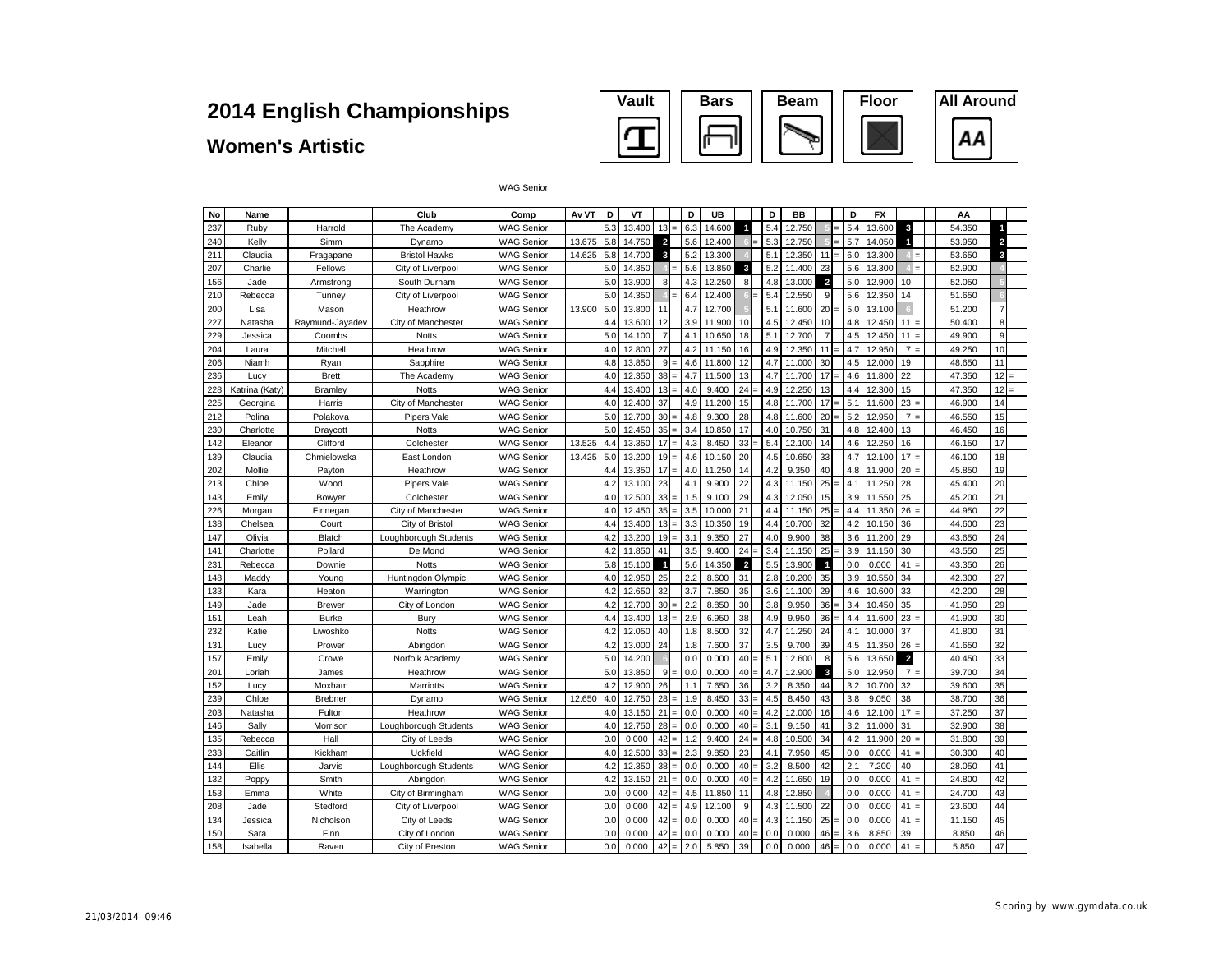#### **Vault Bars Beam Floor All Around** Ω AA ш

#### **Women's Artistic**

| No  | Name        |                 | Club               | Comp              |        | D   | VT     |                                | D   | UB     |                         | D   | BB     |                | D   | FX     |                | AA     |                |  |
|-----|-------------|-----------------|--------------------|-------------------|--------|-----|--------|--------------------------------|-----|--------|-------------------------|-----|--------|----------------|-----|--------|----------------|--------|----------------|--|
| 354 | Tvesha      | Mattis          | East London        | <b>WAG Junior</b> | 14.575 | 5.8 | 15.000 | $\blacksquare$                 | 5.8 | 13.100 | $\overline{\mathbf{c}}$ | 6.0 | 13.450 | 3              | 5.7 | 13.750 |                | 55.300 | г              |  |
| 331 | Catherine   | Lyons           | Europa             | <b>WAG Junior</b> | 13.850 | 5.0 | 14.200 |                                | 5.2 | 12.050 | 8                       | 5.6 | 14.450 |                | 5.2 | 14.050 | 4              | 54.750 | $\overline{2}$ |  |
| 352 | Amv         | Tinkler         | South Durham       | <b>WAG Junior</b> | 14.000 | 5.8 | 14.350 | 3                              | 5.2 | 11.850 | 9                       | 5.5 | 13.600 | $\overline{2}$ | 5.6 | 14.050 |                | 53.850 | 3              |  |
| 334 | Elissa      | Downie          | <b>Notts</b>       | <b>WAG Junior</b> | 14.425 | 5.8 | 14.700 | $\overline{2}$                 | 5.2 | 11.450 | 11                      | 5.3 | 12.600 | $\overline{7}$ | 5.6 | 13,800 | 3              | 52.550 |                |  |
| 340 | Teal        | Grindle         | Sapphire           | <b>WAG Junior</b> |        | 5.0 | 13.800 | ۰                              | 5.2 | 12.200 | $\overline{7}$          | 5.4 | 12.800 |                | 5.0 | 12.900 |                | 51.700 |                |  |
| 348 | April       | Maslen          | The Academy        | <b>WAG Junior</b> | 13.275 | 5.0 | 13,800 |                                | 5.1 | 12,800 |                         | 4.5 | 12.150 | 11             | 5.0 | 11,800 | 14             | 50.550 |                |  |
| 346 | Abigail     | Solari          | The Academy        | <b>WAG Junior</b> | 6.375  | 4.4 | 12.750 | 19<br>$=$                      | 4.8 | 12.450 |                         | 4.5 | 11.400 | 15             | 4.8 | 11.950 | 11             | 48.550 | $\overline{7}$ |  |
| 275 | Caitlin     | Tsang           | Park Wrekin        | <b>WAG Junior</b> |        | 4.0 | 12.950 | 14                             | 4.7 | 10.800 | 16                      | 5.0 | 13.000 |                | 4.4 | 11.650 | $15 =$         | 48.400 | 8              |  |
| 278 | Georgina    | Clements        | Park Wrekin        | <b>WAG Junior</b> |        | 4.0 | 12,800 | 17<br>$\equiv$                 | 5.2 | 12.650 |                         | 5.0 | 9.800  | 30             | 5.2 | 13.050 |                | 48.300 | 9              |  |
| 347 | Phoebe      | Turner          | The Academy        | <b>WAG Junior</b> |        | 5.0 | 13.450 | 7                              | 4.7 | 10.750 | 17                      | 5.3 | 12.350 | 9              | 5.0 | 11.600 | $18 =$         | 48.150 | 10             |  |
| 336 | Larissa     | Pascua          | Heathrow           | <b>WAG Junior</b> |        | 4.0 | 12.450 | 26                             | 4.5 | 11.400 | 12                      | 4.6 | 12.650 |                | 4.3 | 11.500 | 20             | 48.000 | 11             |  |
| 292 | Jenna       | Arnot           | Pinewood           | <b>WAG Junior</b> |        | 4.0 | 12.800 | 17<br>$\overline{\phantom{0}}$ | 3.4 | 10.450 | 20                      | 4.5 | 11.500 | 13             | 4.8 | 12.600 | $\overline{7}$ | 47.350 | 12             |  |
| 289 | Millie      | Kennard         | Tolworth           | <b>WAG Junior</b> |        | 4.4 | 12.850 | 16                             | 4.1 | 11.150 | 13                      | 3.9 | 10.900 | 20             | 4.4 | 12.350 | 9              | 47.250 | 13             |  |
| 353 | Lauryn      | Armstrong       | South Durham       | <b>WAG Junior</b> |        | 3.8 | 12.300 | 28                             | 3.2 | 10.850 | 15                      | 3.9 | 11.400 | 15             | 4.2 | 11.950 | 11             | 46.500 | 14             |  |
| 351 | Claudia     | Barkes          | South Durham       | <b>WAG Junior</b> | 12.925 | 4.4 | 13.100 | 11                             | 5.0 | 11.000 | 14                      | 4.6 | 10.150 | 28             | 4.2 | 12,000 | 10             | 46.250 | 15             |  |
| 338 | Polly       | Hitchings       | Heathrow           | <b>WAG Junior</b> |        | 4.0 | 12.500 | 24<br>$\equiv$                 | 4.0 | 11.600 | 10                      | 3.9 | 10.650 | 23             | 4.4 | 11.450 | 23             | 46.200 | 16             |  |
| 341 | Naomi       | Gavle           | City of Manchester | <b>WAG Junior</b> |        | 4.6 | 13.150 | 10                             | 1.9 | 10.000 | 24                      | 4.0 | 11.650 | 12             | 4.7 | 11.200 | $25 =$         | 46.000 | 17             |  |
| 342 | Lavinia     | Raymund-Jayadev | City of Manchester | <b>WAG Junior</b> |        | 4.6 | 13.400 | 8                              | 2.2 | 10.500 | 19                      | 3.9 | 10.200 | 27             | 4.5 | 11.500 | $20 =$         | 45.600 | 18             |  |
| 279 | Tilly       | Allen           | Huntingdon Olympic | <b>WAG Junior</b> |        | 4.6 | 13.300 | <sub>9</sub>                   | 2.0 | 9.250  | 27                      | 4.2 | 10.850 | 21             | 4.7 | 11.950 | 11             | 45.350 | 19             |  |
| 339 | Madelaine   | Hart            | Heathrow           | <b>WAG Junior</b> |        | 3.8 | 12.150 | 30                             | 3.9 | 10.750 | 17                      | 4.0 | 11.100 | 17             | 3.8 | 10,900 | 29             | 44.900 | 20             |  |
| 299 | Cerhys      | Davis-Jones     | Marriotts          | <b>WAG Junior</b> |        | 4.0 | 12.750 | 19<br>$=$                      | 1.4 | 9.350  | 26                      | 3.2 | 10.950 | 19             | 3.7 | 11.650 | $15 =$         | 44.700 | 21             |  |
| 335 | Sadia       | Wilson          | <b>Notts</b>       | <b>WAG Junior</b> |        | 4.4 | 13,000 | 13                             | 3.0 | 9.550  | 25                      | 4.0 | 10.300 | 26             | 4.7 | 11.450 | $23 =$         | 44.300 | 22             |  |
| 343 | Eden        | Edwards         | City of Birmingham | <b>WAG Junior</b> |        | 4.0 | 12.500 | 24<br>Ξ                        | 2.3 | 10.350 | 21                      | 3.6 | 9.650  | 31             | 4.2 | 11.500 | 20             | 44.000 | 23             |  |
| 332 | Annaya      | Appleby-Mason   | Europa             | <b>WAG Junior</b> | 12.450 | 4.2 | 12.750 | 19<br>$=$                      | 1.8 | 8.300  | 36                      | 4.6 | 11.500 | 13             | 3.6 | 11.200 | $25 =$         | 43.750 | 24             |  |
| 288 | Mia         | Ambelez         | City of Newcastle  | <b>WAG Junior</b> |        | 4.0 | 13.050 | 12                             | 1.5 | 8.150  | 37                      | 4.0 | 10.700 | 22             | 4.3 | 10.650 | 33<br>$=$      | 42.550 | 25             |  |
| 290 | Jade        | Lewis           | City of London     | <b>WAG Junior</b> |        | 4.2 | 12.350 | 27                             | 2.7 | 10.250 | 22                      | 3.8 | 9.150  | 35             | 3.6 | 10.450 | 35             | 42.200 | 26             |  |
| 280 | Lottie      | Smith           | Huntingdon Olympic | <b>WAG Junior</b> |        | 4.0 | 11.000 | 35                             | 3.5 | 8.500  | 33                      | 4.4 | 12.250 | 10             | 4.3 | 10.250 | 36             | 42.000 | 27             |  |
| 284 | Katie-Ann   | Barton          | Burv               | <b>WAG Junior</b> |        | 4.2 | 12.100 | 31                             | 2.1 | 10.050 | 23                      | 4.0 | 9.100  | 36             | 4.2 | 10.750 | 32             | 42.000 | 27             |  |
| 300 | <b>Bree</b> | Warren          | Baskerville        | <b>WAG Junior</b> | 12.325 | 4.2 | 12,900 | 15                             | 1.2 | 8.450  | 35                      | 3.9 | 8.750  | 38             | 3.6 | 11.600 | 18             | 41.700 | 29             |  |
| 298 | Megan       | Harper          | City of Bristol    | <b>WAG Junior</b> |        | 4.2 | 12,000 | 32                             | 2.1 | 8.500  | 33                      | 4.6 | 9.200  | 34             | 4.3 | 11.650 | 15<br>$=$      | 41.350 | 30             |  |
| 291 | Nadine      | Gomez           | City of London     | <b>WAG Junior</b> |        | 4.2 | 12.650 | 23                             | 1.8 | 8.650  | 32                      | 3.1 | 8.900  | 37             | 4.4 | 10.850 | 30             | 41.050 | 31             |  |
| 287 | Laci        | Farrell         | Burv               | <b>WAG Junior</b> |        | 4.2 | 11.300 | 34                             | 1.2 | 9.100  | 28                      | 3.9 | 9.350  | 33             | 4.2 | 11.000 | 28             | 40.750 | 32             |  |
| 294 | Caitlin     | Dyer            | Waveney            | <b>WAG Junior</b> | 11.850 | 4.4 | 11.650 | 33                             | 1.5 | 8.150  | 37                      | 3.5 | 8.650  | 39             | 4.3 | 9.950  | 38             | 38.400 | 33             |  |
| 282 | Becky       | Morris          | Huntingdon Olympic | <b>WAG Junior</b> |        | 3.8 | 12.700 | 22                             | 1.1 | 4.200  | 39                      | 3.9 | 10.550 | 24             | 4.2 | 10.650 | 33<br>$=$      | 38.100 | 34             |  |
| 337 | Aasha       | Kimpton         | Heathrow           | <b>WAG Junior</b> |        | 0.0 | 0.000  | 36<br>$\equiv$                 | 4.8 | 12.900 | 3                       | 5.0 | 10.150 | 28             | 5.1 | 12,600 | 7              | 35.650 | 35             |  |
| 283 | Danielle    | Barnes          | Dynamo             | <b>WAG Junior</b> |        | 4.0 | 12.250 | 29                             | 1.6 | 4.000  | 40                      | 2.9 | 6.200  | 40             | 3.2 | 10.000 | 37             | 32.450 | 36             |  |
| 285 | Laurvn      | Campbell        | Burv               | <b>WAG Junior</b> |        | 0.0 | 0.000  | 36<br>$=$                      | 2.5 | 8.900  | 29                      | 4.0 | 11.100 | 17             | 3.7 | 11.150 | 27             | 31.150 | 37             |  |
| 349 | Freva       | Ansell-Jones    | South Essex        | <b>WAG Junior</b> |        | 0.0 | 0.000  | 36<br>$=$                      | 2.0 | 8.800  | 31                      | 4.2 | 9.450  | 32             | 3.6 | 10,800 | 31             | 29.050 | 38             |  |
| 333 | Georgia-Mae | Fenton          | Europa             | <b>WAG Junior</b> |        | 0.0 | 0.000  | 36<br>$=$                      | 5.4 | 13.350 | -1                      | 5.0 | 12.600 | $\overline{7}$ | 0.0 | 0.000  | 39             | 25.950 | 39             |  |
| 276 | Eshe        | Bernard         | Park Wrekin        | <b>WAG Junior</b> |        | 0.0 | 0.000  | 36<br>$=$                      | 3.1 | 8.900  | 29                      | 3.0 | 10.400 | 25             | 0.0 | 0.000  | 39             | 19.300 | 40             |  |

WAG Junior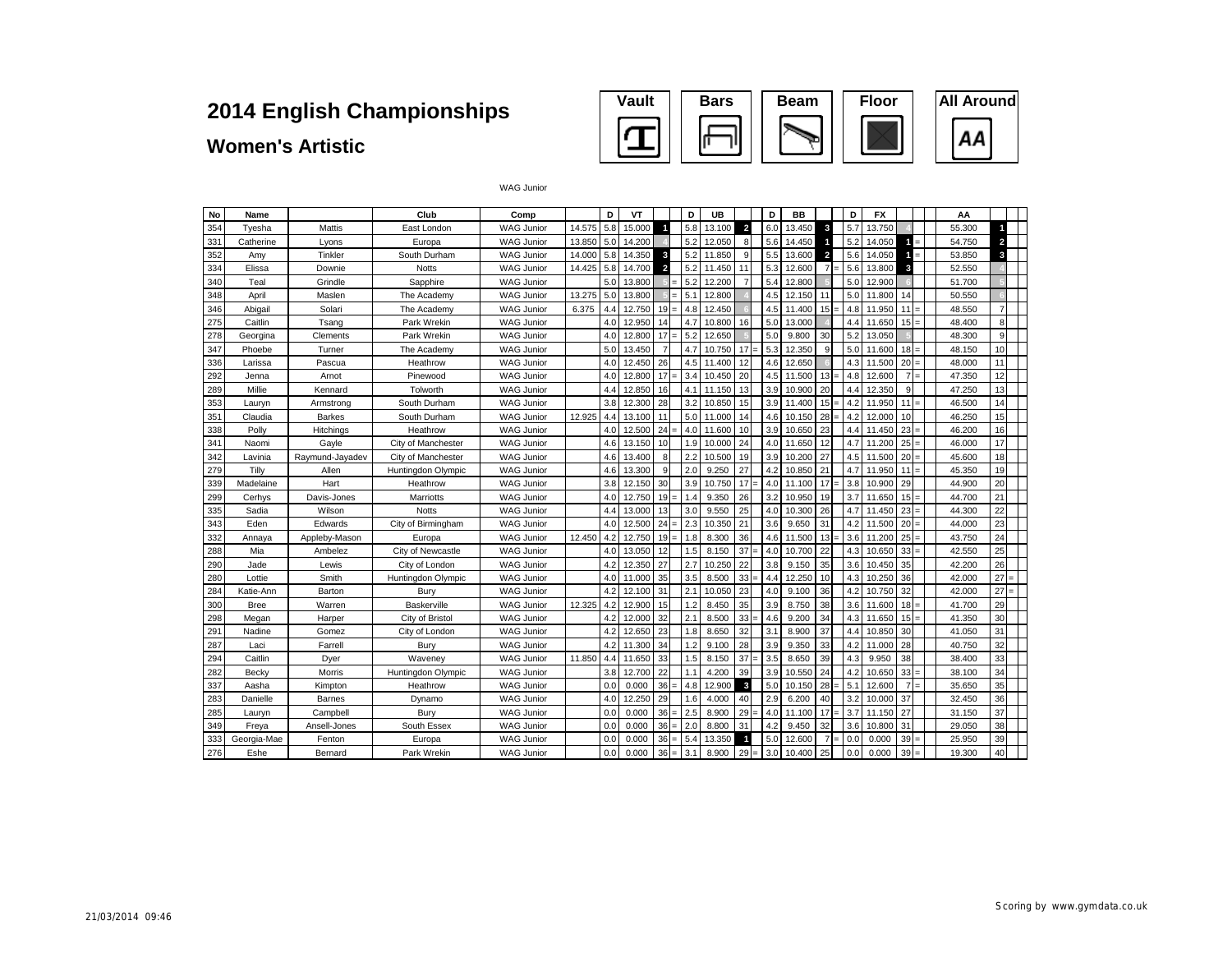| <b>Vault</b> | <b>Bars</b> | <b>Beam</b> | <b>Floor</b> | <b>All Around</b> |
|--------------|-------------|-------------|--------------|-------------------|
|              |             |             |              |                   |

#### **Women's Artistic**

#### WAG Espoir Guest

| No  | Name |         | Club           | Comp                  | $\mathbf{u} \mathbf{v}$<br>ΜV |      |  | D             | UE    | ш   | BB      |  |           | $-1$<br>' ^              |  | Αł                 |  |
|-----|------|---------|----------------|-----------------------|-------------------------------|------|--|---------------|-------|-----|---------|--|-----------|--------------------------|--|--------------------|--|
| 103 | ∠oe  | Simmons | The<br>Academy | WAG Espoir C<br>Guest |                               | 14.0 |  | $\sim$<br>Z.Z | 9.700 | 4.1 | ' '∖כ∠… |  | . .<br>−. | 0 <sup>0</sup><br>$\sim$ |  | $1 - 50$<br>45.50U |  |

#### WAG Senior Guest

| No  | Name     |              | Club                   | Comp                    | Av VT | D                | V٦                |                 | D   | UB     |                | D   | BB                  |                         | D                | <b>FX</b> |                         | AA     |    |  |
|-----|----------|--------------|------------------------|-------------------------|-------|------------------|-------------------|-----------------|-----|--------|----------------|-----|---------------------|-------------------------|------------------|-----------|-------------------------|--------|----|--|
| 24' | Georgina | Hockenhull   | Park Wrekin            | <b>WAG Senior Guest</b> |       |                  | 5.0 13.250        |                 | 5.3 | 12.900 | $\overline{2}$ | 5.5 | 13.250              |                         | 5.3              | 12.750    | 3                       | 52.150 |    |  |
| 215 | Grace    | Harrison     | Manx                   | <b>WAG Senior Guest</b> |       |                  | 4.4 13.650        |                 | 3.6 | 9.850  |                | 3.9 | 11.350              | $=$                     | 5.4              | 12.900    |                         | 47.750 |    |  |
| 137 | Kirstv   | Campbell     | DGC <sub>2</sub> k     | <b>WAG Senior Guest</b> |       |                  | 4.8 13.500        | 3               | 4.1 | 10.200 | $\mathbf{3}$   | 3.6 | 10.850              | 10 <sup>1</sup>         | 4.8              | 12.300    |                         | 46.850 |    |  |
| 216 | Kaitlin  | Kneen        | Manx                   | <b>WAG Senior Guest</b> |       |                  | 4.2 12.700        | 10 <sup>1</sup> | 2.4 | 9.800  |                | 4.3 | 11.850              |                         | 4.2 <sub>1</sub> | 11.800    |                         | 46.150 |    |  |
| 218 | Tara     | Donnelly     | Manx                   | <b>WAG Senior Guest</b> |       |                  | 4.4 13.550        | $\overline{2}$  | 2.9 | 7.650  |                | 4.5 | 11.800              |                         | 4.2              | 12.400    |                         | 45.400 |    |  |
| 217 | Rebecca  | Johnson      | Manx                   | <b>WAG Senior Guest</b> |       |                  | 4.4 13.050        | 9               | .9  | 8.500  |                | 2.9 | 10.650              | $11 = 1$                | 4.6              | 1.700     |                         | 43.900 |    |  |
| 214 | Nicole   | <b>Burns</b> | Manx                   | <b>WAG Senior Guest</b> |       |                  | 4.0 13.100        | 8               | 3.1 | 6.950  |                |     | 11.000              | 9                       | 3.8              | 12.050    |                         | 43.100 |    |  |
| 219 | Aoife    | Donnelly     | Manx                   | <b>WAG Senior Guest</b> |       |                  | 4.4 13.450        |                 | 1.6 | 5.900  |                | 3.2 | 9.500               | 14                      | 4.5              | 1.050     | 10                      | 39.900 |    |  |
| 224 | Carly    | Smith        | City of Glasgow        | <b>WAG Senior Guest</b> |       |                  | 4.4 13.200        |                 | 0.0 | 0.000  | $10 =$         | 3.6 | 10.000              | 13                      | 4.7              | 12.850    | $\overline{\mathbf{2}}$ | 36.050 |    |  |
| 220 | Raer     | Theaker      | <b>Cardiff Central</b> | <b>WAG Senior Guest</b> |       | 0.01             | 0.000             | 11 I =          | 5.6 | 13.850 |                | 5.4 | 12.850              | $\overline{\mathbf{2}}$ | 0.0              | 0.000     | $12 =$                  | 26,700 | 10 |  |
| 223 | Cara     | Kennedy      | City of Glasgow        | <b>WAG Senior Guest</b> |       |                  | 4.4 13.400        |                 | 0.0 | 0.000  | $10 =$         | 4.5 | 11.950              |                         | 0.0              | 0.000     | $12 =$                  | 25.350 |    |  |
| 136 | Jordan   | Archibald    | DGC <sub>2k</sub>      | <b>WAG Senior Guest</b> |       | 0.0 <sub>1</sub> | 0.000             | $11 =$          | 0.0 | 0.000  | $10 =$         | 4.6 | 10.650              | 11 I= I                 | 4.4              | 12.000    |                         | 22.650 | 12 |  |
| 221 | Shannon  | Archer       | City of Glasgow        | <b>WAG Senior Guest</b> |       | 0.01             | 0.000             | 11 I $=$        | 0.0 | 0.000  | $10 =$         | 4.3 | 11.250              | 8                       | 4.8              | 10.900    |                         | 22.150 | 13 |  |
| 129 | Beth     | McKellar     | West Lothian           | <b>WAG Senior Guest</b> |       |                  | $0.0 \quad 0.000$ | $11 =$          | 0.0 | 0.000  | $10 =$         | 4.6 | 11.350 <sub>1</sub> | $=$                     | 0.0              | 0.000     | $12 =$                  | 11.350 | 14 |  |

#### WAG Junior Guest

| No                       | Name     |       | Club        | Comp                              |      | $\mathbf{r}$ | D   | UB              | -<br>יי     | <b>BB</b>     |  | ---<br>. . |  | ٣r                            |  |
|--------------------------|----------|-------|-------------|-----------------------------------|------|--------------|-----|-----------------|-------------|---------------|--|------------|--|-------------------------------|--|
| 272<br>$\angle$ ( $\Box$ | Rhyannon | Jones | Park Wrekin | <b>WAG</b><br>Guest<br>. Junior ' | ຸວ.ບ | 19.090       | 5.U | . an:<br>12.JUU | $ -$<br>5.5 | 000<br>19.900 |  |            |  | $\sim$ $\sim$<br><b>JJ.IJ</b> |  |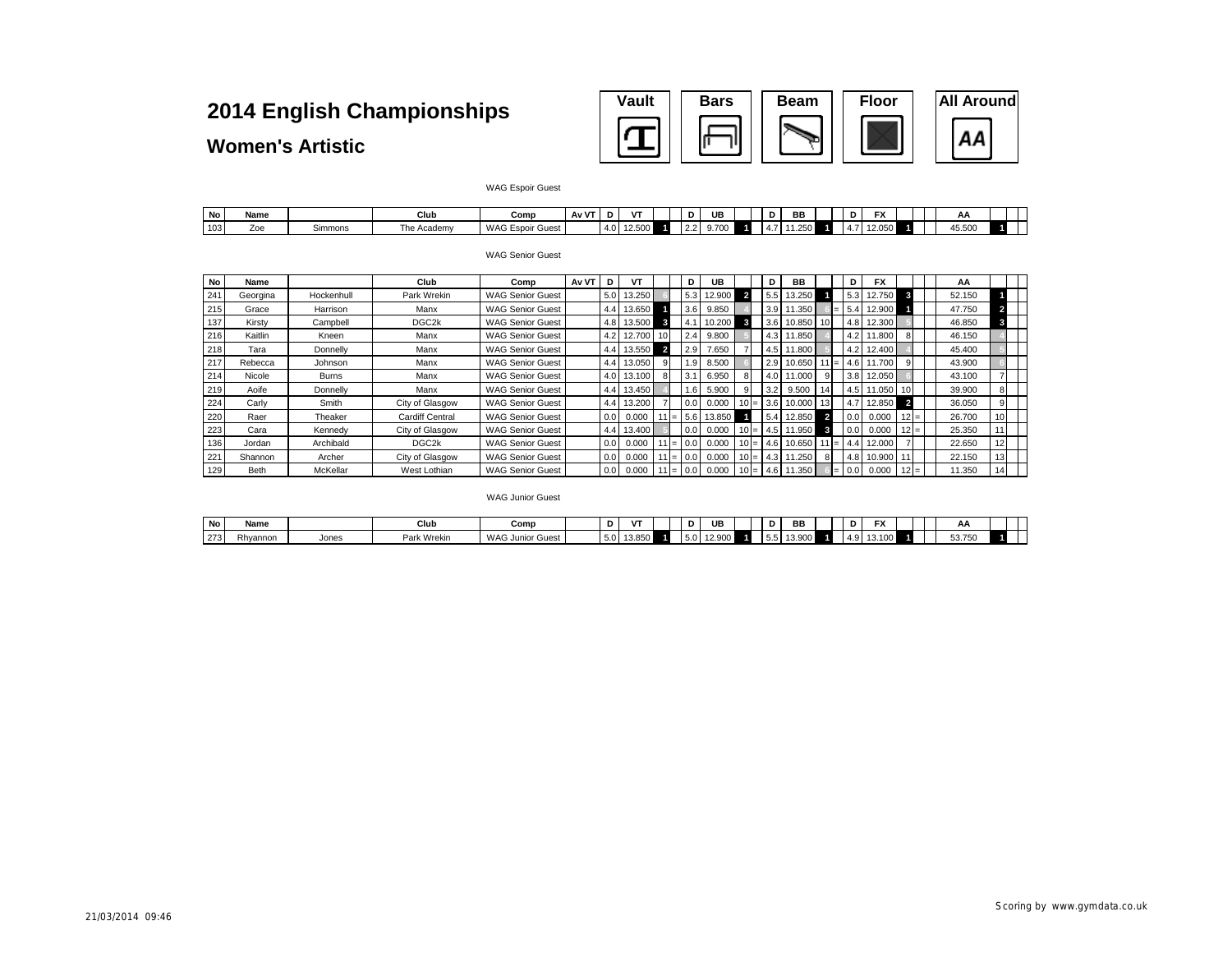## **Mens Artistic**



MAG Boys

| No             | Name            |                     | Club                   | Comp                               | D          | FX               |                 | D          | PH             |                | D          | <b>SR</b>        |                | D          | VT               |                | D          | PB               |                         | D          | HB             |                         | AA               |                             |  |
|----------------|-----------------|---------------------|------------------------|------------------------------------|------------|------------------|-----------------|------------|----------------|----------------|------------|------------------|----------------|------------|------------------|----------------|------------|------------------|-------------------------|------------|----------------|-------------------------|------------------|-----------------------------|--|
| 6              | Korben          | Fellows             | City of Birmingham     | <b>MAG Boys</b>                    | 4.1        | 12.700           | R               | 4.1        | 11.450         |                | 3.8        | 12.700           |                | 3.6        | 12,500           | $\overline{2}$ | 3.8        | 12,600           |                         | 3.1        | 12.150         | $\overline{1}$          | 74.100           |                             |  |
| $\overline{7}$ | Thomas          | Paradise            | City of Birmingham     | <b>MAG Boys</b>                    | 4.4        | 12.400           | 22              | 5.0        | 13.200         | 4              | 2.6        | 11.400           | $9 =$          | 3.6        | 12.450           | ×              | 4.1        | 13.400           |                         | 2.5        | 10.950         | $\overline{7}$          | 73.800           | $\overline{a}$              |  |
| 43             | Victor          | Yeo                 | Exeter                 | <b>MAG Boys</b>                    | 4.5        | 13,000           | 3.5             | 3.5        | 11.900         | 3              | 4.2        | 12.550           | $\overline{2}$ | 3.6        | 12,600           |                | 4.0        | 12.950           | $\overline{\mathbf{2}}$ | 2.3        | 10.700         | 10                      | 73,700           | 3                           |  |
| 16             | Kai             | Yin Ho              | Earls                  | <b>MAG Boys</b>                    | 3.9        | 12.900           |                 | 2.8        | 11.250         |                | 2.7        | 10.900           | $29 =$         | 3.0        | 11.800           | 14             | 3.6        | 12.900           |                         | 2.6        | 11.600         | $\overline{a}$          | 71.350           |                             |  |
| 23             | Sam             | Mostowfi            | Pegasus                | <b>MAG Boys</b>                    | 4.1        | 12,550           | 14              | 3.2        | 10.550         | 12             | 2.9        | 12.150           | 3              | 3.0        | 12.100           | $8 =$          | 4.0        | 12,400           | 8                       | 2.0        | 11.150         |                         | 70,900           |                             |  |
| 35             | Bradley         | Cole                | Southport YMCA         | <b>MAG Boys</b>                    | 3.6        | 12.600           | 10              | 3.2        | 10.650         | 10             | 2.2        | 11.200           | $18 =$         | 2.0        | 11.550           | 22             | 4.3        | 12.950           | $\overline{2}$          | 2.5        | 11.250         | $\overline{\mathbf{3}}$ | 70.200           |                             |  |
| 17             | Emilio          | Regini-Moran        | Europa                 | <b>MAG Boys</b>                    | 4.8        | 13.350           | $\blacksquare$  | 3.2        | 10.700         | 8              | 2.4        | 11.550           | $\overline{7}$ | 3.6        | 12.250           |                | 3.7        | 11,600           | 20                      | 2.3        | 10,500         | 16                      | 69.950           |                             |  |
| 12             | Luke            | Whitehouse          | Diamonds               | <b>MAG Boys</b>                    | 3.8        | 12.300           | 24              | 2.7        | 10.600         | 11             | 2.2        | 11.400           | $9 =$          | 2.0        | 11.800           | 14             | 3.1        | 12.55            |                         | 1.9        | 10.600         | 12                      | 69.250           | $\mathbf{R}$                |  |
| $\overline{3}$ | Jake            | Johnson             | City of Leeds          | <b>MAG Boys</b>                    | 3.9        | 12.100           | 32              | 3.6        | 12,300         | $\overline{2}$ | 2.5        | 11.400           | $9 =$          | 2.8        | 11,600           | 21             | 3.5        | 11,600           | 20                      | 1.6        | 10.150         | 19                      | 69.150           | q                           |  |
| 5              | Raekwon         | Baptiste            | City of Birmingham     | <b>MAG Boys</b>                    | 3.9        | 12.900           |                 | 3.5        | 10.200         | 18             | 2.9        | 11.600           |                | 3.0        | 11,000           | 41             | 3.9        | 12.300           | 11                      | 2.0        | 10.650         | 11                      | 68.650           | 10 <sup>1</sup>             |  |
| 22             | Samuel          | Ghinn               | Pegasus                | <b>MAG Boys</b>                    | 4.0        | 12.150           | 31              | 3.2        | 11.000         |                | 2.5        | 11.400           | $9 =$          | 3.0        | 10.800           | 44             | 3.8        | 12.150           | 12                      | 2.3        | 11.150         |                         | 68.650           | 10 <sup>1</sup><br>$\equiv$ |  |
| 42             | George          | Honnor              | Exeter                 | <b>MAG Boys</b>                    | 4.3        | 13.100           | $\overline{2}$  | 3.0        | 10.250         | 17             | 2.4        | 11.300           | $14 =$         | 2.8        | 11.550           | 22             | 3.8        | 11.500           | 24                      | 2.0        | 10.150         | 19                      | 67.850           | 12                          |  |
| 34             | Edvard          | Servuts             | Southport YMCA         | <b>MAG Boys</b>                    | 3.3        | 12.450           | 21              | 2.4        | 10.050         | 19             | 1.9        | 11,400           | $9 =$          | 2.0        | 11.750           | 17             | 3.2        | 11.900           | 14                      | 1.9        | 10.100         | 21                      | 67.650           | 13                          |  |
| $\mathbf{1}$   | Tom             | Bradbury            | Bury                   | <b>MAG Boys</b>                    | 3.7        | 12.500           | 17              | 2.3        | 9.650          | $23 =$         | 2.2        | 11.300           | $14 =$         | 2.8        | 11.700           | $18 =$         | 3.1        | 11.400           | 25                      | 2.1        | 10.750         | $8 =$                   | 67.300           | 14                          |  |
| 30             | Luke            | Morrison            | South Essex            | <b>MAG Boys</b>                    | 4.1        | 12.500           | 17              | 3.0        | 10.300         | $15 =$         | 2.4        | 9.850            | 44             | 3.6        | 12.250           |                | 3.4        | 11,600           | 20                      | 2.0        | 10.550         | 13                      | 67.050           | 15                          |  |
| 36             | Alex            | Day                 | Southport YMCA         | <b>MAG Boys</b>                    | 3.4        | 12,300           | 24              | 2.3        | 9.600          | $25 =$         | 1.9        | 11.000           | $25 =$         | 2.0        | 11.050           | 40             | 3.4        | 12,400           | 8<br>$=$                | 2.0        | 10.500         | $16 =$                  | 66.850           | 16                          |  |
| 21             | Christian       | Norman              | Huntingdon Olympic     | <b>MAG Boys</b>                    | 3.8        | 12.050           | 34              | 3.2        | 10.550         | 12             | 2.2        | 10.900           | $29 =$         | 2.0        | 11.350           | 33             | 3.4        | 11,900           | 14                      | 1.6        | 9,800          | 25                      | 66.550           | 17                          |  |
| $\overline{4}$ | Matthew         | Wilson              | City of Leeds          | <b>MAG Boys</b>                    | 3.6        | 11,800           | 38              | 3.4        | 10.900         | $\overline{7}$ | 2.6        | 11.600           |                | 2.0        | 11.350           | $33 =$         | 2.8        | 11.900           | 14<br>$=$               | 1.7        | 8.700          | 34                      | 66.250           | 18                          |  |
| 15             | Remell          | Bailey              | Earls                  | <b>MAG Boys</b>                    | 3.7        | 12,200           | 29              | 2.0        | 8.600          | 37             | 2.2        | 11.250           | 17             | 3.0        | 12.100           | $8 =$          | 3.5        | 12,100           | 13                      | 2.0        | 9.950          | 22                      | 66.200           | 19                          |  |
| 8              | Tobie           | Watson              | City of Birmingham     | <b>MAG Boys</b>                    | 4.0        | 11.050           | 46              | 3.3        | 10.550         | 12             | 2.4        | 11.150           | 21             | 3.0        | 12.300           |                | 3.9        | 10.400           | 42                      | 2.2        | 10.550         | 13 <sup>1</sup>         | 66.000           | 20                          |  |
| 31             | Joseph          | Sawver              | South Essex            | <b>MAG Boys</b>                    | 4.1        | 12.550           | 14              | 2.7        | 10,300         | 15             | 2.2        | 11.200           | $18 =$         | 2.0        | 11.350           | 33             | 3.2        | 11.100           | 31                      | 2.2        | 9.450          | 28                      | 65.950           | 21                          |  |
| 24             | Isaac           | Frimston            | Pegasus                | <b>MAG Boys</b>                    | 4.1        | 11.750           | 41              | 1.9        | 8.150          | 41             | 2.5        | 11.600           |                | 3.0        | 11.950           | 11             | 3.5        | 10.80            | 35                      | 2.1        | 11.150         |                         | 65.400           | 22                          |  |
| 10             | Harley          | Spann               | Crewe & Nantwich       | <b>MAG Boys</b>                    | 4.1        | 12.600           | 10              | 2.4        | 9.600          | 25             | 2.2        | 11.050           | 24             | 3.0        | 12.100           | $8 =$          | 3.2        | 11.000           | 32                      | 2.0        | 8.750          | 33                      | 65.100           | 23                          |  |
| 28             | Alexander       | Van-Eesteren        | Port Regis             | <b>MAG Boys</b>                    | 4.0<br>3.4 | 11.800           | 38              | 3.1        | 9.200          | 30             | 2.6        | 10.050           | 42             | 3.0        | 12.200           | $\overline{7}$ | 3.4        | 11.80            | 18                      | 2.3        | 9.250          | 30                      | 64.300           | 24<br>24                    |  |
| 45<br>33       | Ethan           | Kennedy             | Heathrow               | <b>MAG Boys</b>                    | 3.8        | 12,500           | 17<br>3         | 1.8<br>1.8 | 8.400<br>8.900 | 40<br>34       | 2.1<br>1.9 | 10.850<br>11.200 | 32<br>$18 =$   | 2.0<br>3.0 | 11.450<br>10,800 | 26<br>44       | 2.5<br>2.8 | 11.150           | 29<br>10                | 1.8<br>1.5 | 9.950<br>7.900 | 22<br>38                | 64.300           | 26                          |  |
| 18             | Daniel<br>Louis | Lisney<br>Gibson    | Colchester<br>Hawth    | <b>MAG Boys</b><br><b>MAG Boys</b> | 3.6        | 13.000<br>11.800 | 38              | 2.0        | 9.650          | 23             | 2.4        | 11.500           | 8              | 2.0        | 11.150           | 37             | 3.1        | 12.350<br>11.850 | 17                      | 1.6        | 8.100          | 37                      | 64.150<br>64.050 | 27                          |  |
| 49             |                 |                     |                        | MAG Boys                           | 3.9        | 12.500           | 17              | 2.6        | 8.600          | 37             | 3.2        | 11.000           | $25 =$         | 3.0        | 11.950           | 11             | 3.5        | 9.500            | 44                      | 2.3        | 10.500         | 16                      | 64.050           | 27                          |  |
| 41             | Thomas<br>Henry | Saunders<br>Brooker | Swindon<br>Baskerville | <b>MAG Boys</b>                    | 4.0        | 12.650           | 9               | 2.3        | 9.250          | 29             | 2.3        | 10.300           | $39 =$         | 3.0        | 11.950           | 11             | 2.5        | 9.250            | 45                      | 2.1        | 10.550         | 13                      | 63.950           | 29                          |  |
| 11             | Lewis           | Lakin               | Crewe & Nantwich       | <b>MAG Boys</b>                    | 4.1        | 11.600           | 42              | 2.0        | 9.500          | 27             | 2.2        | 10.300           | $39 =$         | 3.0        | 11.000           | 41             | 3.2        | 11,400           | $=$<br>25               | 2.3        | 9.850          | 24                      | 63.650           | 30                          |  |
| 13             | Lyle            | Harry               | Dynamo                 | <b>MAG Boys</b>                    | 3.9        | 12.300           | 24              | 2.3        | 9.350          | 28             | 2.3        | 10.500           | 37             | 2.0        | 11.400           | 30             | 3.0        | 12.550           |                         | 1.2        | 6.900          | 42                      | 63.000           | 31                          |  |
| 25             | Conor           | McGrath             | Notts                  | <b>MAG Boys</b>                    | 3.8        | 11.500           | 43              | 2.9        | 10.000         | 20             | 2.1        | 10.800           | 33             | 2.8        | 10.600           | 46             | 3.5        | 10.750           | 37<br>$=$               | 2.3        | 9.000          | 31                      | 62.650           | 32                          |  |
| 48             | Elliot          | Bullen              | Swallows               | <b>MAG Boys</b>                    | 4.1        | 11.300           | 44              | 2.3        | 9.150          | 31             | 2.4        | 9.650            | 46             | 2.0        | 11.450           | 26             | 2.6        | 10.950           | 33                      | 1.8        | 9.750          | 26                      | 62.250           | 33                          |  |
| 32             | Nathan          | Adams               | South Essex            | <b>MAG Boys</b>                    | 4.2        | 12.850           | $\overline{7}$  | 2.6        | 8.800          | 35             | 2.4        | 10.550           | 36             | 2.0        | 11.500           | 25             | 2.5        | 8.750            | 47                      | 1.9        | 9.550          | 27                      | 62.000           | 34                          |  |
| 9              | Lewis           | Bagguley            | Crewe & Nantwich       | <b>MAG Boys</b>                    | 3.8        | 11.900           | 37              | 1.8        | 9.000          | 33             | 2.2        | 9.900            | 43             | 2.8        | 11.550           | 22             | 3.1        | 11.150           | 29                      | 1.7        | 8.500          | 35                      | 62.000           | 34                          |  |
| 47             | Colton          | Dudley              | Heathrow               | <b>MAG Boys</b>                    | 3.6        | 12.600           | 10 <sup>1</sup> | 2.4        | 9.050          | 32             | 2.1        | 11.300           |                | 2.0        | 11.450           | 26             | 3.0        | 11.70            | 19                      | 1.3        | 5.150          | 44                      | 61.250           | 36                          |  |
| 46             | Carl            | Mwaamba             | Heathrow               | <b>MAG Boys</b>                    | 3.4        | 12.250           | 27              | 1.8        | 8.550          | 39             | 1.8        | 10.750           | 34             | 2.0        | 10.850           | 43             | 2.8        | 10.800           | 35                      | 1.4        | 7.700          | 41                      | 60.900           | 37                          |  |
| 14             | Daniel          | Smyllie             | Earls                  | <b>MAG Boys</b>                    | 3.5        | 12.250           | 27              | 2.8        | 10.700         | 8              | 2.2        | 10,400           | 38             | 2.8        | 11.450           | 26             | 2.6        | 10.45            | 41                      | 1.3        | 5.250          | 43                      | 60.500           | 38                          |  |
| 37             | Declan          | Davies              | Waveney                | <b>MAG Boys</b>                    | 3.9        | 12.000           | 35              | 1.2        | 5.250          | 47             | 2.3        | 10.950           | 27             | 2.0        | 11.700           | 18             | 3.3        | 10.700           | 39                      | 1.8        | 9.300          | 29                      | 59.900           | 39                          |  |
| 38             | Owen            | Turner              | Woking                 | <b>MAG Bovs</b>                    | 3.7        | 12,100           | 32              | 2.0        | 8.750          | 36             | 2.0        | 9.500            | 47             | 2.0        | 11,300           | 36             | 2.6        | 9.25             | 45                      | 1.7        | 7,900          | 38                      | 58.800           | 40                          |  |
| 20             | Michael         | Roach               | Hawth                  | <b>MAG Boys</b>                    | 3.4        | 12,350           | 23              | 2.3        | 9.700          | 22             | 2.1        | 9.850            | 44             | 2.0        | 11.400           | 30             | 3.0        | 11.550           | 23                      | 1.2        | 2.800          | 47                      | 57.650           | 41                          |  |
| 40             | Adam            | Siddeeg             | Wokina                 | <b>MAG Boys</b>                    | 3.8        | 10.950           | 47              | 1.7        | 6.500          | 44             | 2.2        | 8.950            | 48             | 2.0        | 11,400           | 30             | 2.7        | 10.90            | 34                      | 1.6        | 8,850          | 32                      | 57.550           | 42                          |  |
| 27             | Euan            | Lister              | Pipers Vale            | <b>MAG Boys</b>                    | 3.6        | 12,000           | 35              | 1.2        | 7.400          | 43             | 1.8        | 10.950           | 27             | 2.8        | 11,800           | 14             | 3.2        | 11.40            | 25                      | 0.8        | 2,600          | 48                      | 56.150           | 43                          |  |
| 26             | Hal             | Otlev               | Pipers Vale            | <b>MAG Boys</b>                    | 3.5        | 12,600           | 10 <sup>1</sup> | 1.2        | 6.250          | 46             | 1.9        | 11.150           | 21             | 2.8        | 11.650           | 20             | 2.8        | 10.600           | 40                      | 1.2        | 3.550          | 46                      | 55,800           | 44                          |  |
| 19             | Jamie           | Dejong              | Hawth                  | MAG Boys                           | 3.4        | 11.250           | 45              | 1.4        | 3.200          | 48             | 1.8        | 11.150           | 21             | 2.0        | 11.150           | 37             | 3.2        | 10.050           | 43                      | 1.7        | 8.150          | 36                      | 54.950           | 45                          |  |
| $\overline{2}$ | Lewis           | Unsworth            | Bury                   | <b>MAG Boys</b>                    | 3.8        | 12.200           | 29              | 1.8        | 6.350          | 45             | 2.2        | 10.200           | 41             | 0.0        | 0.000            | 47             | 3.2        | 10.750           | 37                      | 2.2        | 10.750         | 8                       | 50.250           | 46                          |  |
| 29             | Clayton         | Bell                | Rugby                  | <b>MAG Boys</b>                    | 4.2        | 12.550           | 14              | 2.7        | 7.600          | 42             | 2.1        | 10.900           | $29 =$         | 3.0        | 11.150           | 37             | 0.0        | 0.000            | 48                      | 1.2        | 7.750          | 40                      | 49.950           | 47                          |  |
| 39             | Jasper          | Smith-Gordon        | Wokina                 | <b>MAG Bovs</b>                    | 0.0        | 0.000            | $48 =$          | 3.2        | 10.000         | $20 =$         | 2.2        | 10.600           | 35             | 0.0        | 0.000            | 47             | 3.2        | 11.300           | 28                      | 1.3        | 4.700          | 45                      | 36,600           | 48                          |  |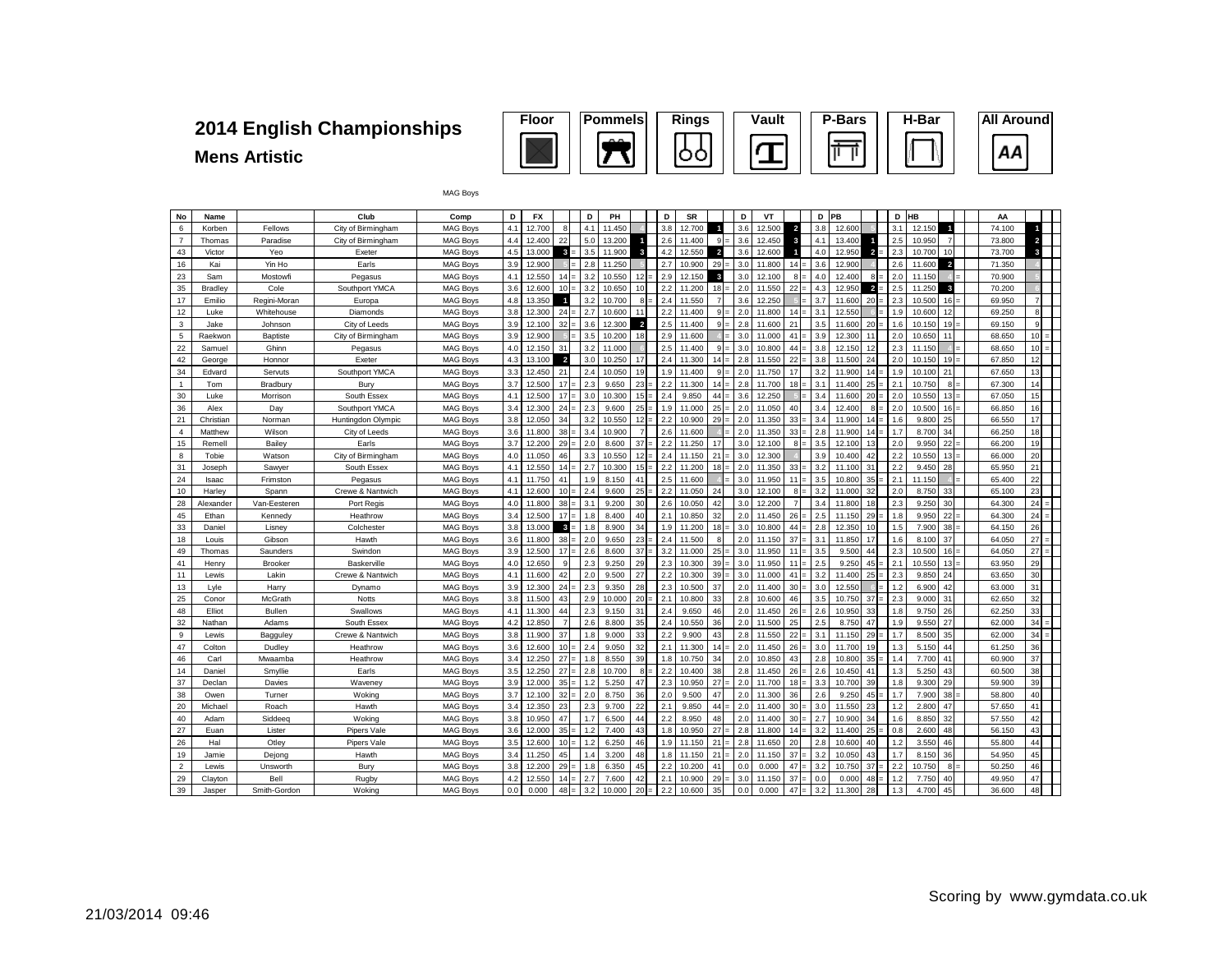#### **Mens Artistic 2014 English Championships**

| <b>Floor</b> | <b>Pommels</b> | <b>Rings</b> | <b>Vault</b> | <b>P-Bars</b> | H-Bar | <b>All Around</b> |
|--------------|----------------|--------------|--------------|---------------|-------|-------------------|
|              | $\mathbf{A}$   |              |              |               |       | ΑА                |

| No  | Name         |               | Club               | Comp                | D                | FX     |        | D   | PH     |    | D    | <b>SR</b> |                 | D   | v٦     |   | D   | PB     |                          | D HB |        |                | AA     |    |
|-----|--------------|---------------|--------------------|---------------------|------------------|--------|--------|-----|--------|----|------|-----------|-----------------|-----|--------|---|-----|--------|--------------------------|------|--------|----------------|--------|----|
| 122 | <b>Brinn</b> | Bevan         | South Essex        | MAG Senior A        | 5.2              | 14.150 |        | 6.4 | 12.900 |    | 5.5  | 14.400    | $\overline{2}$  | 5.2 | 14.500 |   | 5.5 | 13.450 | 3                        | 5.4  | 14.100 |                | 83.500 |    |
| 116 | Giarnni      | Regini-Moran  | Europa             | MAG Senior A        | 6.1              | 13,900 |        | 4.9 | 13.300 |    | 4.5  | 12.950    |                 | 5.6 | 14.900 |   | 5.6 | 14.500 |                          | 5.1  | 13.800 | $\overline{2}$ | 83.350 |    |
| 112 | Joe          | Fraser        | City of Birmingham | MAG Senior A        | 4.9 <sup>°</sup> | 13.750 |        | 6.0 | 14.150 |    | 5.2  | 14.450    |                 |     | 13.400 |   | 5.1 | 13.850 | $\overline{\phantom{a}}$ | 4.9  | 13.150 | 3              | 82.750 |    |
| 117 | Tom          | Nicolaou      | Europa             | MAG Senior A        | 4.7              | 12,900 |        | 5.1 | 12.400 |    | 4.9  | 13.600    | 3               | 5.2 | 13,900 | 3 | 4.3 | 10.850 |                          | 4.6  | 12.700 |                | 76.350 |    |
| 118 | Adam         | Steele        | Pipers Vale        | MAG Senior A        | 5.0              | 12,400 | 10     | 4.3 | 9.850  |    | 4.0  | 12.250    |                 | 5.2 | 13.550 |   | 4.7 | .950   |                          | 4.5  | 11.650 |                | 71.650 |    |
| 115 | Daniel       | Lee           | Dynamo             | MAG Senior A        | 4.5              | 13,100 |        | 3.6 | 1.250  |    | 2.7  | 10.900    | 10              | 3.6 | 12.100 |   |     |        |                          | 4.2  | 11.800 |                | 71.250 |    |
| 124 | Miki         | Chu           | Woking             | MAG Senior A        | 4.7              | 12,050 | 11     | 4.9 | 10.900 |    | 4.0  | 11.650    |                 | 3.6 | 12.600 |   | 3.9 | .750   |                          | 3.3  | 11,600 |                | 70.550 |    |
| 109 | James        | Hodgson       | City of Newcastle  | MAG Senior A        | 4.6              | 11.950 | 12     | 3.5 | 11.100 |    | 3.2  | .200      | 8               | 2.8 | 12.100 |   | 3.8 | 12.650 |                          | 3.5  | 11.500 |                | 70.500 |    |
| 125 | Declan       | Ayers         | Wavenev            | MAG Senior A        | 4.7              | 12,900 |        | 3.4 | 10.800 | 10 | 4.4  | 11.500    |                 | 3.6 | 12.700 |   | 3.4 | 12.000 |                          | 2.1  | 9.450  |                | 69.350 |    |
| 119 | George       | Harrow        | Pipers Vale        | MAG Senior A        | 4.6              | 12,900 |        | 3.8 | 10.600 |    | 2.3  | 8.900     | 14              | 3.6 | 12.700 |   | 4.0 | 12.450 |                          | 3.1  | 10.400 |                | 67.950 | 10 |
| 111 | Tom          | Sullivan      | City of Manchester | <b>MAG Senior A</b> | 4.5              | 12,500 | 9      | 3.6 | 8.600  |    | .2.7 | 11.150    | 9               |     | 13,400 |   | 4.4 | 10.650 |                          | 3.3  | 11.150 |                | 67.450 |    |
| 107 | Thomas       | Settle        | City of Leeds      | MAG Senior A        | 3.7              | 11,900 | 13     | 3.8 | 10.750 |    | 1.8  | 9.750     |                 | 3.6 | 12.100 |   | 3.0 | .450   |                          | 2.1  | 10.850 |                | 66.800 | 12 |
| 126 | Jack         | Parolin       | Wavenev            | MAG Senior A        | 3.9              | 11.450 |        | 3.1 | 9.850  | 14 | 3.1  | 10.700    |                 | 3.6 | 12.450 |   | 3.8 | 12.550 |                          | 1.9  | 8.950  |                | 65.950 | 13 |
| 127 | Sean         | Madigan       | Baskerville        | MAG Senior A        | 3.2              | 11.750 | 14     | 3.6 | 11.800 |    | 2.4  | 9.050     | 13 <sub>1</sub> | 3.2 | 11.800 |   | 3.2 | 9.650  |                          | 2.5  | 9.750  |                | 63.800 |    |
| 108 | Nathen       | Smith         | City of Newcastle  | MAG Senior A        | 3.9              | 11.450 | $16 =$ | 3.5 | 10.400 | 13 |      | 6.200     | 15 <sup>1</sup> |     | 10.950 |   | 3.0 | 11.000 |                          | 1.8  | 10.700 |                | 60.700 | 15 |
| 114 | Harry        | Caulwell      | City of Birmingham | MAG Senior A        | 4.7              | 13.150 |        | 4.6 | 12.100 |    | 0.0  | 0.000     |                 | 3.6 | 12.750 |   | 4.7 | 12.750 |                          | 0.0  | 0.000  |                | 50.750 | 16 |
| 120 | Hector       | Kennedy-Dyson | Tolworth           | <b>MAG Senior A</b> | 3.5              | 11.650 | 15     | 3.2 | 9.550  | 16 | 1.6  | 4.800     | 16              |     | 0.000  |   | 3.7 | 11.050 |                          | 2.7  | 10.150 |                | 47.200 | 17 |

|  | MAG Senior B |  |
|--|--------------|--|
|--|--------------|--|

MAG Senior A

| No  | Name     |               | Club                  | Comp                | D   | <b>FX</b> |                 | D   | PH     |                 | D   | <b>SR</b> |                | D   | <b>VT</b> |                | D   | PB     |                         |          | D HB   |                | AA     |              |  |
|-----|----------|---------------|-----------------------|---------------------|-----|-----------|-----------------|-----|--------|-----------------|-----|-----------|----------------|-----|-----------|----------------|-----|--------|-------------------------|----------|--------|----------------|--------|--------------|--|
| 187 | Max      | Whitlock      | South Essex           | <b>MAG Senior B</b> | 6.8 | 15.200    |                 | 7.3 | 16.100 |                 | 5.9 | 14.000    |                | 5.6 | 14.650    | 3              | 6.1 | 14.900 | $\overline{2}$          | 6.4      | 13,800 |                | 88.650 |              |  |
| 179 | Kristian | Thomas        | Earls                 | <b>MAG Senior B</b> | 6.0 | 14.750    |                 | 5.8 | 13.950 |                 | 5.9 | 14.200    |                | 6.0 | 15,600    |                | 5.5 | 14.200 |                         | 6.4      | 15.250 |                | 87.950 |              |  |
| 172 | Sam      | Oldham        | Huntingdon Olympic    | MAG Senior B        | 6.4 | 12.900    |                 | 5.8 | 13.200 | 10 <sup>1</sup> | 5.8 | 14.600    | $\overline{2}$ | 5.6 | 13.500    | 14<br>$=$      | 6.5 | 15.650 |                         | 6.7      | 15.050 | $\overline{a}$ | 84.900 | $\mathbf{3}$ |  |
| 189 | Jav      | Thompson      | South Essex           | <b>MAG Senior B</b> | 5.7 | 14.850    | $2 =$           | 5.5 | 13.500 |                 | 4.7 | 13.750    |                | 5.2 | 14.750    | $\overline{2}$ | 5.3 | 13,700 |                         | 5.4      | 13.350 |                | 83.900 |              |  |
| 190 | Reiss    | Beckford      | South Essex           | <b>MAG Senior B</b> | 5.7 | 14.500    |                 | 4.9 | 12,800 |                 | 6.2 | 14,600    | $2 =$          | 5.2 | 14.050    |                | 5.5 | 14.500 | -3                      | 6.1      | 13,400 |                | 83.850 |              |  |
| 195 | Nile     | Wilson        | City of Leeds         | <b>MAG Senior B</b> | 5.4 | 14.050    |                 | 5.9 | 13,800 |                 | 5.5 | 14.300    |                | 5.6 | 14.050    |                | 6.1 | 14.050 | $\Omega$                | 6.2      | 13,550 |                | 83.800 |              |  |
| 165 | Dominick | Cunningham    | City of Birmingham    | <b>MAG Senior B</b> | 6.2 | 14.850    | $2 =$           | 5.4 | 13.600 |                 | 5.4 | 13.800    |                | 5.6 | 13.750    |                | 5.5 | 14.500 | $\overline{\mathbf{3}}$ | $= 15.0$ | 12,900 |                | 83,400 |              |  |
| 178 | James    | Hall          | Pegasus               | <b>MAG Senior B</b> | 5.8 | 14,600    |                 | 6.2 | 14.250 |                 | 5.4 | 13.250    |                | 5.2 | 14.400    |                | 5.2 | 13,000 | 14                      | 5.3      | 13.450 |                | 82.950 |              |  |
| 188 | Anthony  | Wise          | South Essex           | <b>MAG Senior B</b> | 6.0 | 14,700    |                 | 6.5 | 14.400 | 3               | 4.6 | 12,850    |                | 5.2 | 14.400    |                | 5.5 | 13.950 |                         | 4.6      | 12.500 |                | 82,800 |              |  |
| 167 | William  | Trood         | Loughborough Students | <b>MAG Senior B</b> | 5.7 | 14.500    | $7 =$           | 4.5 | 11.950 | 13              | 5.7 | 13,800    |                | 5.2 | 14,400    |                | 5.6 | 14.250 |                         | 5.0      | 12,800 | 11             | 81.700 | 10           |  |
| 184 | Elliott  | Cooper        | City of Manchester    | <b>MAG Senior B</b> | 5.3 | 13.700    | 10 <sub>l</sub> | 4.2 | 9,800  | 25              | 5.2 | 11.500    | 19             | 4.4 | 13.750    | 10             | 5.0 | 13.150 | 13                      | 4.3      | 11.200 | 20             | 73.100 | 11           |  |
| 169 | Jaron    | Morgan        | Loughborough Students | <b>MAG Senior B</b> | 4.9 | 13.450    |                 | 4.0 | 11.200 | 20              | 2.4 | 9.000     | 25             | 3.6 | 13,000    | 19             | 4.1 | 12,650 | 16                      | 4.2      | 12,500 | 14             | 71,800 | 12           |  |
| 168 | Robert   | Sansby        | Loughborough Students | <b>MAG Senior B</b> | 4.6 | 12.100    | 17              | 4.1 | 9.750  | 26              | 4.6 | 11.650    | 18             | 4.4 | 13.650    | 12             | 4.4 | 12.850 | 15                      | 3.4      | 11.750 | 18             | 71.750 | 13           |  |
| 199 | Tim      | Champion      | Exeter                | <b>MAG Senior B</b> | 5.1 | 12,800    | $13 =$          | 4.7 | 11.650 | 14              | 4.3 | 11,800    |                | 4.4 | 13,600    | 13             | 4.2 | 10.900 | 22                      | 4.1      | 10.850 | 21             | 71,600 | 14           |  |
| 185 | Harshul  | Measuria      | City of Manchester    | <b>MAG Senior B</b> | 4.2 | 11.800    | 18              | 3.4 | 11,400 | $l =$           | 2.7 | 10.500    | 24             | 3.6 | 12,800    | 21             | 3.6 | 12.600 | 17                      | 2.4      | 11.550 | 19             | 70.650 | 15           |  |
| 196 | Joseph   | Fox           | City of Leeds         | <b>MAG Senior B</b> | 4.9 | 12,200    | 16              | 4.9 | 11.300 | 17              | 3.5 | 10.650    | 23             | 4.4 | 13,300    | 16             | 3.0 | 10,600 | 23                      | 4.3      | 12,300 | 16             | 70.350 | 16           |  |
| 197 | Brandon  | Garrett       | City of Leeds         | <b>MAG Senior B</b> | 3.5 | 11.700    | 19              | 2.9 | 10,300 | 23              | 3.4 | 12,400    | 15             | 3.6 | 12,900    | 20             | 3.0 | 12,400 | 18                      | 1.9      | 9.250  | 24             | 68.950 | 17           |  |
| 170 | Matthew  | O'Connor      | Loughborough Students | <b>MAG Senior B</b> | 3.6 | 12,800    | $13 =$          | 3.5 | 10,200 | 24              | 2.2 | 10.950    | 21             | 2.8 | 11.700    | 23             | 2.9 | 12.000 | 21                      | 2.5      | 10,800 | 22             | 68.450 | 18           |  |
| 176 | Duncan   | Crichton      | Heathrow              | <b>MAG Senior B</b> | 4.4 | 11.200    | 21              | 3.5 | 9.400  | 27              | 4.0 | 10.750    | 22             | 4.4 | 13.200    | 17             | 3.4 | 9.300  | 24                      | 3.2      | 9.900  | 23             | 63.750 | 19           |  |
| 177 | Courtney | Tulloch       | Pegasus               | <b>MAG Senior B</b> | 0.0 | 0.000     | $22 =$          | 5.5 | 13,700 |                 | 6.6 | 15.150    |                | 6.0 | 14.050    |                | 5.6 | 13,650 | 12                      | 0.0      | 0.000  | 25             | 56.550 | 20           |  |
| 194 | Ashley   | Watson        | City of Leeds         | <b>MAG Senior B</b> | 0.0 | 0.000     | 22              | 6.2 | 12.700 | 12              | 5.8 | 13.750    | 10             | 0.0 | 0.000     | 24             | 6.6 | 14.500 | -3                      | 6.7      | 13.850 | 3              | 54.800 | 21           |  |
| 186 | Gabriel  | Hannah        | Pipers Vale           | <b>MAG Senior B</b> | 0.0 | 0.000     | $22 =$          | 5.0 | 11,400 |                 | 5.3 | 13.550    |                | 0.0 | 0.000     | 24             | 4.5 | 12,400 |                         | 4.6      | 12,800 |                | 50.150 | 22           |  |
| 161 | Marvin   | Coleman       | Bury                  | <b>MAG Senior B</b> | 5.0 | 11.250    | 20 <sup>1</sup> | 3.8 | 10,900 | 21              | 4.3 | 11,850    | 16             | 4.4 | 13.150    | 18             | 0.0 | 0.000  | 25                      | 0.0      | 0.000  | 25             | 47.150 | 23           |  |
| 175 | Minesh   | Desai         | Tolworth              | <b>MAG Senior B</b> | 0.0 | 0.000     | $22 =$          | 4.3 | 11.250 | 19              | 4.2 | 11.050    | 20             | 4.4 | 11.850    | 22             | 0.0 | 0.000  | 25<br>l= l              | 3.5      | 12,000 | 17             | 46.150 | 24           |  |
| 173 | Archie   | Kennedy-Dyson | Tolworth              | MAG Senior B        | 0.0 | 0.000     | $22 =$          | 3.4 | 11.300 | 17<br>$l =$     | 0.0 | 0.000     | 26             | 0.0 | 0.000     | 24             | 4.2 | 12.350 | 20                      | 4.4      | 12.550 | 13             | 36,200 | 25           |  |
| 171 | Louis    | Smith         | Huntingdon Olympic    | <b>MAG Senior B</b> | 0.0 | 0.000     | $22 =$          | 6.9 | 15.700 | $\overline{2}$  | 0.0 | 0.000     | 26             | 0.0 | 0.000     | 24             | 5.9 | 14.250 |                         | 0.0      | 0.000  | 25             | 29.950 | 26           |  |
| 166 | Harry    | Carter        | Loughborough Students | <b>MAG Senior B</b> | 5.5 | 12,300    | 15 <sup>1</sup> | 0.0 | 0.000  | $28 =$          | 0.0 | 0.000     | 26             | 4.4 | 13,500    | 14             | 0.0 | 0.000  | 25                      | 0.0      | 0.000  | 25             | 25,800 | 27           |  |
| 159 | Theo     | Seager        | Bury                  | <b>MAG Senior B</b> | 0.0 | 0.000     | $22 =$          | 0.0 | 0.000  | $28 =$          | 5.4 | 14.500    |                | 0.0 | 0.000     | 24             | 0.0 | 0.000  | $25 =$                  | 0.0      | 0.000  | 25             | 14.500 | 28           |  |
| 163 | Bradley  | McBride       | Wokina                | <b>MAG Senior B</b> | 0.0 | 0.000     | $22 =$          | 0.0 | 0.000  | $28 =$          | 0.0 | 0.000     | 26             | 0.0 | 0.000     | 24             | 0.0 | 0.000  | 25<br>l= l              | 5.1      | 13,200 |                | 13,200 | 29           |  |
| 162 | Thomas   | Defina        | Wokina                | <b>MAG Senior B</b> | 0.0 | 0.000     | $22 =$          | 5.3 | 10.800 | 22              | 0.0 | 0.000     | 26             | 0.0 | 0.000     | 24             | 0.0 | 0.000  | $25 =$                  | 0.0      | 0.000  | 25             | 10,800 | 30           |  |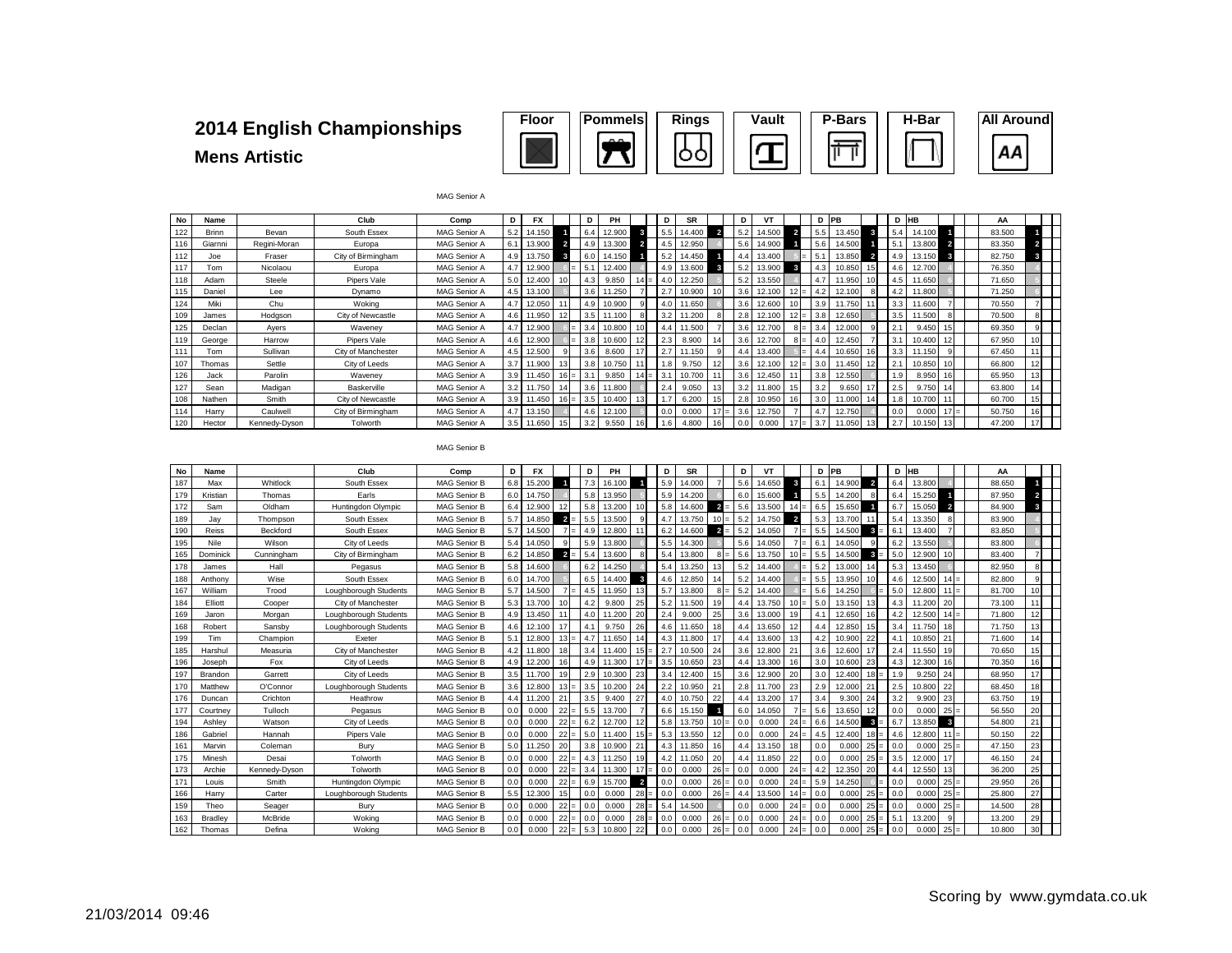# **Mens Artistic**



| No  | Name      |                   | Club               | Comp              | D   | <b>FX</b> |                | D   | PH     |                 | D              | <b>SR</b> |                         | D                 | VT     |                | D   | PB     |                         | D   | HB     |                | AA     |              |  |
|-----|-----------|-------------------|--------------------|-------------------|-----|-----------|----------------|-----|--------|-----------------|----------------|-----------|-------------------------|-------------------|--------|----------------|-----|--------|-------------------------|-----|--------|----------------|--------|--------------|--|
| 326 | Joshua    | Nathan            | City of Birmingham | <b>MAG Junior</b> | 5.0 | 13.533    | 3              | 5.6 | 12.767 | $\overline{2}$  | 4.4            | 13.133    |                         | 4.4               | 13.400 | $\overline{7}$ | 4.6 | 13.733 | $\overline{\mathbf{1}}$ | 3.6 | 12,100 |                | 78.666 |              |  |
| 258 | Jamie     | Lewis             | Woking             | MAG Junior        | 5.0 | 13.767    |                | 5.2 | 12.700 |                 | 4.6            | 12.733    | $\overline{2}$          | 4.4               | 14.000 | $\mathbf{1}$   | 4.5 | 10.467 | 40                      | 3.8 | 12.567 | $\overline{a}$ | 76.234 |              |  |
| 272 | Loukas    | Jones             | City of Leeds      | <b>MAG Junior</b> | 4.9 | 13.500    |                | 3.5 | 11.100 | 15              | 4.2            | 12.033    |                         | 4.4               | 13.250 | $9 =$          | 3.7 | 13.400 | $\overline{2}$          | 4.5 | 11.867 | 9              | 75.150 |              |  |
| 322 | Joe       | Cemlyn-Jones      | Falcons            | <b>MAG Junior</b> | 4.5 | 12.533    | 16             | 4.5 | 13.000 | $\blacksquare$  | 3.8            | 10.700    | 23                      | 4.4               | 13.250 | $9 =$          | 4.6 | 13.333 | 3                       | 3.5 | 11.567 | 12             | 74.383 |              |  |
| 308 | Mohamed   | Serry             | Tolworth           | <b>MAG Junior</b> | 4.9 | 13.267    |                | 3.3 | 10.267 | 23              | 3.8            | 12.233    | -3                      | $\Delta$ $\Delta$ | 13.550 |                | 4.5 | 13.033 |                         | 3.8 | 12,000 | R              | 74.350 |              |  |
| 321 | Adam      | Tobin             | Falcons            | <b>MAG Junior</b> | 5.0 | 13.567    | $\overline{a}$ | 4.0 | 11.500 | 11              | 3.7            | 10.467    | 27                      | 4.4               | 13.600 |                | 4.4 | 13.033 |                         | 3.5 | 12.100 |                | 74.267 |              |  |
| 307 | Hayden    | Skinner           | South Essex        | MAG Junior        | 5.0 | 12,000    | 34             | 4.6 | 12.767 | $\overline{2}$  | 3.5            | 12.100    |                         | 4.4               | 13,600 |                | 4.1 | 10.900 | 34                      | 4.4 | 12.100 |                | 73.467 |              |  |
| 310 | Donell    | Osbourne          | Earls              | <b>MAG Junior</b> | 5.0 | 13.433    |                | 5.1 | 10.867 | 19              | 3.9            | 11.833    |                         | 4.4               | 13.650 | $\overline{2}$ | 4.5 | 11.033 | 32                      | 4.4 | 12.567 | $\overline{2}$ | 73.383 | $\mathbf{R}$ |  |
| 251 | Jack      | Chamberlain       | Bury               | <b>MAG Junior</b> | 4.7 | 13.100    | $\overline{7}$ | 3.8 | 11.500 | 11              | 3.7            | 12.167    |                         | 3.6               | 12.600 | $14 =$         | 4.4 | 12.233 | 21                      | 3.6 | 11.700 | 10             | 73.300 | q            |  |
| 320 | Euan      | Cox               | Pegasus            | <b>MAG Junior</b> | 4.4 | 12.200    | 26             | 4.3 | 11.767 | 9               | 3.7            | 12.000    |                         | 3.6               | 12,400 | 17             | 4.7 | 12.333 | 18                      | 3.5 | 12.433 |                | 73.133 | 10           |  |
| 242 | Patrick   | Murphy            | Huntingdon Olympic | <b>MAG Junior</b> | 4.3 | 12,100    | 32             | 4.3 | 12,400 |                 | 2.6            | 11.367    |                         | 3.6               | 12,800 | 11             | 3.9 | 12,800 | 8                       | 2.4 | 10,800 | 18             | 72.267 | 11           |  |
| 328 | Jake      | Watson            | City of Birmingham | <b>MAG Junior</b> | 4.3 | 12.733    | 12             | 4.5 | 12.400 |                 | 2.6            | 10.167    | 33                      | 4.4               | 12.600 | $14 =$         | 3.9 | 12.600 | 11                      | 2.8 | 11.633 | 11             | 72.133 | 12           |  |
| 259 | Lorenzo   | Carrozzo          | Wokina             | <b>MAG Junior</b> | 4.6 | 11.733    | 39             | 3.2 | 11.000 | 16              | 2.9            | 11.400    |                         | 3.6               | 12,600 | $14 =$         | 3.9 | 12.933 | 7                       | 2.4 | 10.400 | 25             | 70.066 | 13           |  |
| 243 | Jake      | Jarman            | Huntingdon Olympic | <b>MAG Junior</b> | 3.9 | 12.500    | 17             | 4.5 | 12,000 |                 | 2.3            | 11.100    |                         | 2.8               | 12.050 | 22             | 3.5 | 11.933 | 22                      | 2.5 | 10.367 | 26             | 69.950 | 14           |  |
| 256 | Alf       | Bains             | Southport YMCA     | <b>MAG Junior</b> | 4.3 | 12.733    | 12             | 3.2 | 11.667 | 10 <sup>1</sup> | 3.3            | 11.200    |                         | 2.8               | 10.700 | 46             | 4.2 | 12,400 | 16                      | 2.7 | 10.533 | 22             | 69.233 | 15           |  |
| 304 | Isaac     | Pollard           | City of Leeds      | <b>MAG Junior</b> | 3.6 | 12,800    | 11             | 3.1 | 11.867 | 8               | 2.2            | 10.433    | 29                      | 2.8               | 11,950 | 23             | 3.0 | 12.63  | 10                      | 1.9 | 9.000  | 43             | 68.683 | 16           |  |
| 257 | Owen      | Print             | <b>Rugby</b>       | MAG Junior        | 4.5 | 12.233    | 23             | 3.1 | 8.767  | 34              | 3.5            | 11.267    |                         | 4.4               | 13.400 | $\overline{7}$ | 4.1 | 12.433 | 15                      | 2.8 | 10.567 | 21             | 68.667 | 17           |  |
| 315 | Harry     | Harrod            | Hawth              | <b>MAG Junior</b> | 4.0 | 12.933    | 8              | 2.9 | 9.233  | 31              | 2.3            | 11.333    |                         | 3.0               | 12.250 | 20             | 3.9 | 13.200 |                         | 2.2 | 9.633  | 36             | 68.582 | 18           |  |
| 323 | Byron     | Day-Rogers        | Falcons            | <b>MAG Junior</b> | 4.1 | 12.567    | 14             | 3.5 | 11.233 | 14              | 2.9            | 6.300     | 45                      | 3.0               | 11,800 | 29             | 3.7 | 12.733 | $\mathbf{g}$            | 4.4 | 13.067 | $\blacksquare$ | 67.700 | 19           |  |
| 262 | Daniel    | Nagy              | City of Newcastle  | MAG Junior        | 4.0 | 12.833    | 10             | 3.9 | 10.900 | 18              | 2.2            | 10.267    | 32                      | 2.8               | 11.950 | 23             | 3.5 | 11.733 | 26                      | 2.0 | 10.000 | 29             | 67.683 | 20           |  |
| 306 | Douglas   | Turnbull          | South Essex        | <b>MAG Junior</b> | 4.6 | 12.867    | 9              | 3.5 | 10.100 | 24              | 2.6            | 10.900    |                         | 3.6               | 10.300 | 49             | 3.6 | 12.467 | 14                      | 3.1 | 10.800 | 18             | 67.434 | 21           |  |
| 260 | Timothy   | Mc Carthy         | Woking             | <b>MAG Junior</b> | 3.8 | 10.400    | 50             | 3.2 | 10.633 | 20              | 2.2            | 11.033    |                         | 2.8               | 11.750 | 31             | 3.6 | 12.567 | 12                      | 2.1 | 10.500 | 23             | 66.883 | 22           |  |
| 269 | Calum     | Walklett          | Swallows           | MAG Junior        | 4.2 | 11.200    | 45             | 4.1 | 11.333 | 13              | 2.1            | 10.300    | 31                      | 3.0               | 12.350 | 18             | 3.4 | 11.400 | 29                      | 2.4 | 9.167  | 42             | 65.750 | 23           |  |
| 244 | Harry     | O'Driscoll        | Huntingdon Olympic | <b>MAG Junior</b> | 3.9 | 12.567    | 14             | 2.8 | 10.567 | 21              | 2.1            | 9.733     | 38                      | 2.8               | 11.950 | 23             | 3.0 | 10.667 | 38                      | 2.1 | 10.200 | 27             | 65.684 | 24           |  |
| 317 | Alex      | Brierley          | City of Manchester | <b>MAG Junior</b> | 4.9 | 11.200    | 45             | 3.5 | 8.633  | 35              | 3 <sub>c</sub> | 10.633    | $\mathfrak{D}$          | 4.4               | 13.650 | $\overline{a}$ | 4.0 | 11,600 | 27                      | 2.6 | 9.367  | 40             | 65.083 | 25           |  |
| 329 | Dean      | Collins           | Pipers Vale        | <b>MAG Junior</b> | 4.4 | 12.433    | 20             | 3.4 | 10.567 | 21              | 2.1            | 9.633     | 39                      | 3.6               | 10.600 | 47             | 3.2 | 10.700 | 37                      | 2.5 | 11.033 | 17             | 64.966 | 26           |  |
| 325 | Daniel    | Stone             | Exeter             | <b>MAG Junior</b> | 4.1 | 12.500    | 17             | 3.5 | 8.267  | 37              | 3.1            | 11.067    | 16                      | 3.0               | 11.950 | 23             | 3.6 | 11.100 | 30                      | 2.1 | 9.867  | 33             | 64.751 | 27           |  |
| 303 | Harry     | O'Neil            | City of Leeds      | MAG Junior        | 4.4 | 11.733    | 39             | 3.4 | 9.633  | 29              | 3 <sub>c</sub> | 10.133    | 35                      | 3.6               | 11.500 | $36 =$         | 3.9 | 12.567 | 12                      | 3.0 | 8.967  | 44             | 64.533 | 28           |  |
| 309 | Matthew   | McClymont         | Tolworth           | <b>MAG Junior</b> | 3.5 | 12,200    | 26             | 3.4 | 7.633  | 40              | 2.6            | 10.433    | 29                      | 3.6               | 12.300 | 19             | 3.2 | 12,300 | 19                      | 2.0 | 9.567  | 37             | 64.433 | 29           |  |
| 264 | Matthew   | Boardman          | Notts              | <b>MAG Junior</b> | 4.7 | 11.667    | 42             | 2.9 | 10.000 | 26              | 2.5            | 9.833     | 37                      | 3.0               | 11.000 | 42             | 3.5 | 10.667 | 38                      | 2.9 | 11.133 | 16             | 64.300 | 30           |  |
| 312 | Tom       | Killick           | Hawth              | <b>MAG Junior</b> | 3.5 | 11.933    | 35             | 2.9 | 8.500  | 36              | 2.3            | 10.467    | 27                      | 2.8               | 11.800 | $29 =$         | 3.5 | 11.767 | 25                      | 1.8 | 9.467  | 39             | 63.934 | 31           |  |
| 268 | Alexander | Weeks             | Baskerville        | <b>MAG Junior</b> | 4.1 | 12.167    | 29             | 3.6 | 9.767  | 28              | 2.5            | 9.600     | 40                      | 3.6               | 11.700 | 33             | 3.2 | 10.86  | 35                      | 2.4 | 9.767  | 34             | 63.868 | 32           |  |
| 267 | Thomas    | Jones             | Rugby              | <b>MAG Junior</b> | 3.8 | 11.167    | 47             | 2.8 | 9.900  | 27              | 2.2            | 9.967     | 36                      | 3.0               | 11.500 | 36             | 3.6 | 11.467 | 28                      | 2.1 | 9.23   | 41             | 63.234 | 33           |  |
| 355 | Harry     | Ross              | City of Newcastle  | <b>MAG Junior</b> | 4.3 | 12.167    | 29             | 4.0 | 7.767  | 39              | 2.3            | 9.333     | $\overline{4}$          | 3.6               | 12,800 | 11             | 4.0 | 10.233 | 43                      | 3.0 | 10.800 | 18             | 63.100 | 34           |  |
| 316 | Bradley   | Nuttall           | City of Manchester | <b>MAG Junior</b> | 4.1 | 11.267    | 43             | 4.3 | 10.067 | 25              | 2.8            | 6.367     | $\Delta$                | 3.6               | 11.550 | 35             | 4.1 | 11.900 | 23                      | 3.2 | 11.233 | 13             | 62.384 | 35           |  |
| 318 | Aldrin    | Salvilla-Tagayuna | City of Manchester | <b>MAG Junior</b> | 4.4 | 12.500    | 17             | 3.6 | 8.033  | 38              | 2.0            | 5.967     | 46                      | 3.6               | 12.750 | 13             | 4.1 | 11.867 | 24                      | 3.6 | 11.233 | 13             | 62.350 | 36           |  |
| 302 | Louis     | Sidebottom        | City of Leeds      | <b>MAG Junior</b> | 4.3 | 12.333    | 21             | 2.8 | 9.067  | 32              | 2.1            | 5.867     | 47                      | 2.0               | 11,400 | 38             | 3.0 | 12,400 | 16                      | 2.1 | 9.967  | 32             | 61.034 | 37           |  |
| 314 | Archie    | Baker             | Hawth              | MAG Junior        | 4.1 | 12.233    | 23             | 2.7 | 2.700  | 49              | 2.6            | 10.933    |                         | 2.8               | 11.600 | 34             | 2.9 | 12,300 | 19                      | 2.1 | 10.133 | 28             | 59.899 | 38           |  |
| 247 | Joe       | Brown             | Huntingdon Olympic | <b>MAG Junior</b> | 4.0 | 12.200    | 26             | 2.8 | 10.933 | 17              | 2.1            | 10.167    | 33                      | 2.8               | 10.550 | 48             | 3.1 | 11.067 | 31                      | 1.6 | 4.733  | 48             | 59.650 | 39           |  |
| 254 | Michael   | Oneill            | Heathrow           | <b>MAG Junior</b> | 3.8 | 12,300    | 22             | 2.3 | 4.800  | 48              | 2.1            | 11.167    |                         | 2.0               | 11.150 | 40             | 2.8 | 10.467 | 40                      |     | 8.967  | 44             | 58.851 | 40           |  |
| 319 | Levi      | Gifford           | City of Manchester | <b>MAG Junior</b> | 4.1 | 10.667    | 49             | 2.8 | 5.467  | 46              | 2.2            | 10.800    |                         | 3.0               | 11.750 | 31             | 3.9 | 9.900  | 46                      | 2.6 | 10.000 | 29             | 58.584 | 41           |  |
| 261 | James     | Miller            | Wokina             | <b>MAG Junior</b> | 3.9 | 12.233    | 23             | 2.8 | 9.333  | 30              | 2.1            | 9.167     | 42                      | 3.0               | 10.750 | 45             | 3.2 | 11.000 | 33                      | 1.6 | 5.667  | 47             | 58.150 | 42           |  |
| 265 | Tyla-Jae  | Curtis            | Notts              | <b>MAG Junior</b> | 4.6 | 11.733    | 39             | 2.4 | 6.100  | 42              | 2.3            | 6.433     | 43                      | 2.8               | 11.850 | 28             | 3.0 | 10.867 | 35                      | 2.5 | 9.567  | 37             | 56.550 | 43           |  |
| 324 | Keelan    | Freeman           | Exeter             | MAG Junior        | 4.2 | 12.167    | 29             | 2.7 | 5.833  | 43              | 2.0            | 5.667     | 48                      | 2.8               | 11.900 | 27             | 3.6 | 10.433 | 42                      | 2.1 | 10.433 | 24             | 56.433 | 44           |  |
| 313 | Patrick   | Smith             | Hawth              | <b>MAG Junior</b> | 3.4 | 10.333    | 51             | 2.9 | 5.500  | 45              | 2.3            | 10.800    | $\overline{\mathbf{z}}$ | 2.8               | 10.000 | 50             | 2.9 | 9.400  | 47                      | 1.7 | 9.700  | 35             | 55.733 | 45           |  |
| 266 | Sam       | Budden            | Port Regis         | <b>MAG Junior</b> | 4.3 | 11.933    | 35             | 2.9 | 6.133  | 41              | 2.1            | 4.600     | 50                      | 3.0               | 12.100 | 21             | 3.8 | 9.933  | 45                      | 3.2 | 10,000 | 29             | 54.699 | 46           |  |
| 311 | Karl      | Hibberd           | Hawth              | MAG Junior        | 3.8 | 11.867    | 37             | 2.9 | 5.733  | 44              | 2.2            | 10.500    | 25                      | 2.0               | 11.100 | 41             | 3.2 | 10.167 | 44                      | 1.4 | 4.067  | 49             | 53.434 | 47           |  |
| 248 | Thomas    | Hassell           | Rushmoor           | <b>MAG Junior</b> | 4.0 | 11.267    | 43             | 2.3 | 9.000  | 33              | 2.1            | 10.500    | 25                      | 2.0               | 11.200 | 39             | 2.2 | 5.267  | 49                      | 1.6 | 3.600  | 50             | 50.834 | 48           |  |
| 263 | Sam       | Plant             | <b>Notts</b>       | <b>MAG Junior</b> | 3.8 | 10.833    | 48             | 2.1 | 5.167  | 47              | 1.6            | 5.500     |                         | 2.0               | 10.850 | 44             | 2.6 | 7.867  | 48                      | 2.3 | 7.667  | 46             | 47.884 | 49           |  |
| 255 | William   | Newell            | Heathrow           | <b>MAG Junior</b> | 3.1 | 11.800    | 38             | 0.0 | 0.000  | 50              | 2.2            | 10.900    |                         | 2.0               | 10.950 | 43             | 2.1 | 3.633  | 50                      | 0.0 | 0.000  | 51             | 37.283 | 50           |  |
| 301 | Thomas    | Bourke            | City of Leeds      | <b>MAG Junior</b> | 4.3 | 12.033    | 33             | 0.0 | 0.000  | 50              | 0.0            | 0.000     | 51                      | 0.0               | 0.000  | 51             | 0.0 | 0.000  | 51                      | 2.1 | 11.200 | 15             | 23.233 | 51           |  |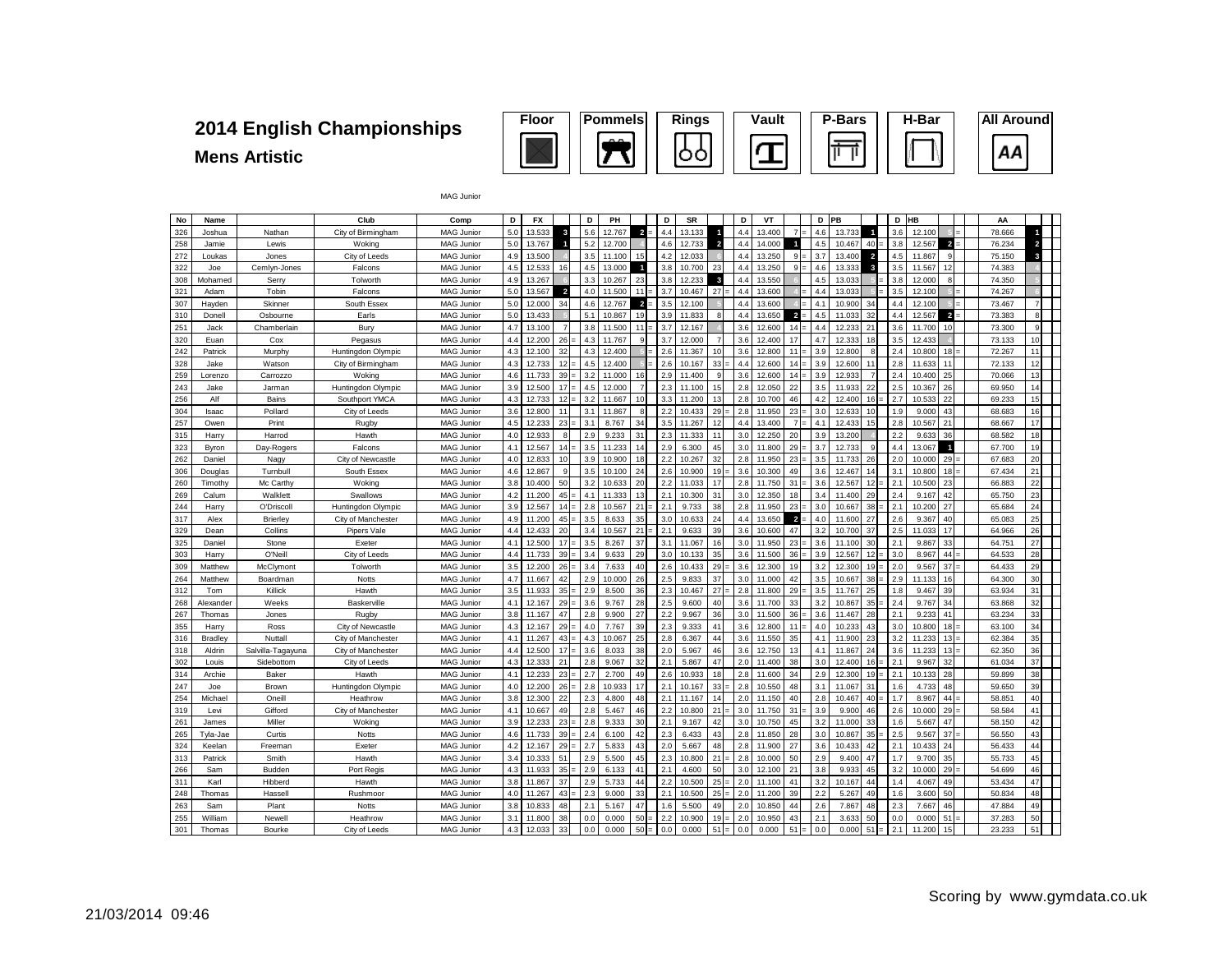

#### **Mens Artistic**

MAG Senior A Guest

| No  | Name |         | Club | Comı                    | υ     | $\overline{\phantom{a}}$ | D | PH     |  | D   | SR | υ | $\mathbf{H}$ |  | D PB   |  | - IHB        |  | AA     |  |
|-----|------|---------|------|-------------------------|-------|--------------------------|---|--------|--|-----|----|---|--------------|--|--------|--|--------------|--|--------|--|
| 123 | Tonv | Duchars |      | MAG Senior A<br>A Gues' | - 141 | باد. ۱۷                  |   | 12.150 |  | 3.0 |    |   | 12.350       |  | 12.JJU |  | 200<br>1.JJU |  | 72.400 |  |

MAG Senior B Guest

| No  | Name    |          | Club            | Comp                      | D |        |     | PH     | D                 | <b>SR</b> |     |        |     | D IPB  |              | D IHB     |       | AA     |  |
|-----|---------|----------|-----------------|---------------------------|---|--------|-----|--------|-------------------|-----------|-----|--------|-----|--------|--------------|-----------|-------|--------|--|
| 198 | Daniel  | lley     | Exeter          | MAG Senior B Guest        |   | 12,400 |     | '1.350 | 4.8               | 13,200    |     | 14.450 |     | 13.000 | 15.0         | 13.250    |       | 77.650 |  |
| 182 | Andrew  | Mackie   | City of Glasgow | <b>MAG Senior B Guest</b> |   | 12,900 |     | 11.400 | 4.8               | 13.550    |     | 13.100 | 4.0 | 12,300 | 4.1          | 11.500    |       | 74.750 |  |
| 193 | Alex    | Hedges   | Manx            | <b>MAG Senior B Guest</b> |   | 12,800 |     | 1.550  | 2.6               | 11.650    |     | 13,400 | 3.0 | 12.500 | 2.8          | 11.800    |       | 73.700 |  |
| 160 | Robert  | Hunter   | Bury            | MAG Senior B Guest        |   | 12,500 |     | 12.200 | 4.4               | 11.450    |     | 13,850 | 5.0 | 11.650 | 4.4          | $1.650$ = |       | 73.300 |  |
| 191 | Mukunda | Measuria | Manx            | <b>MAG Senior B Guest</b> |   | 12,000 |     | 10.900 | 3.4               | 12,600    | 2.8 | 12.100 | 3.3 | 11.900 | 3.3          | 11.700    |       | 71.200 |  |
| 181 | Adam    | Cox      | City of Glasgow | <b>MAG Senior B Guest</b> |   | 13,400 |     | 12,000 | $\overline{0.0}$  | 0.000     |     | 14.100 |     | 14.550 | 5.2          | 13.350    |       | 67.400 |  |
| 183 | Douglas | Ross     | City of Glasgow | MAG Senior B Guest        |   | 14,000 | 1.8 | 6.200  | $\overline{0.0}$  | 0.000     |     | 13,800 | 3.7 | 13,000 |              | 0.000     | $8 =$ | 47,000 |  |
| 164 | Grant   | Gardiner | Woking          | MAG Senior B Guest        |   | 0.000  |     | 1.550  | 0.0               | 0.000     |     | 0.000  | 4.6 | 11.050 | $\mathbf{4}$ | 13,000    |       | 35,600 |  |
| 174 | Thomas  | Barnes   | Tolworth        | <b>MAG Senior B Guest</b> |   | 13.750 | 0.0 | 0.000  | $\overline{0}$ .C | 0.000     |     | 11.900 | 0.0 | 0.000  | $9 = 0.0$    | 0.000     | $8 =$ | 25.650 |  |

MAG Junior Guest

| No  | Name   |         | Clut               | Comr                    | D   | ֿ                     |                 | PH         |  | <b>SR</b> | D   | $\mathbf{r}$    |               | ∂ IPB |                  | D IHB |  | AA     |  |
|-----|--------|---------|--------------------|-------------------------|-----|-----------------------|-----------------|------------|--|-----------|-----|-----------------|---------------|-------|------------------|-------|--|--------|--|
| 252 | Joshua | .incolr | Bun                | <b>MAG Junior Guest</b> | 4.2 | $1.40 \text{ m}^{-1}$ | 3.2             | 1.100      |  |           | 3.6 | 11.400          |               |       |                  |       |  | 70.266 |  |
| 271 | Morgan | Girvin  | City of Leeds      | <b>MAG Junior Guest</b> | 3.4 | 11.867                |                 | 2.9 11.200 |  | .233      | 2.8 | 10720<br>10.700 |               |       |                  |       |  | 66.866 |  |
| 245 |        | Hussein | Huntingdon Olympic | <b>MAG Junior Guest</b> | 4.0 |                       | $\mathcal{L}$ . | 5.900      |  | 10.400    | 2.8 | UCU. 21         | $3.3^{\circ}$ | J.867 | 3.0 <sub>1</sub> | 9.067 |  | 59.051 |  |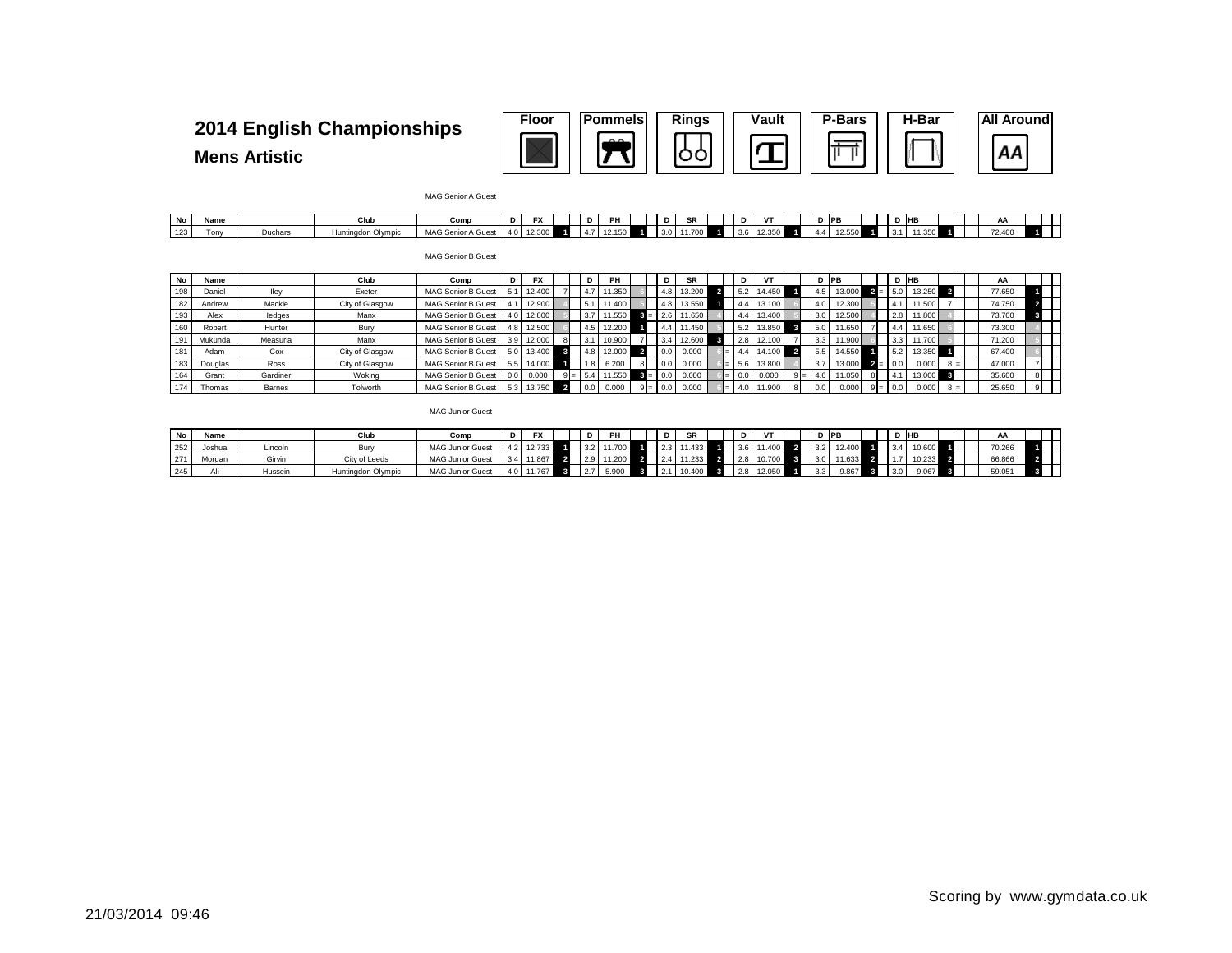|           | <b>Highest All Around</b> |          |                      |                   |          |  |
|-----------|---------------------------|----------|----------------------|-------------------|----------|--|
| <b>No</b> | Name                      |          | Club                 | Comp              | ΑА       |  |
|           | 56 Lucy                   | Stanhope | City of Liverpool    | <b>WAG Espoir</b> | 50.000 1 |  |
|           | 79 Alice                  | Kinsella | Park Wrekin          | <b>WAG Espoir</b> | 49.550 2 |  |
|           | 57 Olivia                 | Williams | City of Liverpool    | <b>WAG Espoir</b> | 47.950 3 |  |
|           | 100 Laura                 | Kaletha  | <b>Notts</b>         | <b>WAG Espoir</b> | 47.850   |  |
|           | 98 Amelia                 | Montague | Tolworth             | <b>WAG Espoir</b> | 47.700   |  |
|           | 105 Rowena                | Needham  | <b>Bristol Hawks</b> | <b>WAG Espoir</b> | 47.600   |  |

**WAG Espoir**

Coach: Claire Duffy

| <b>No</b> | Name       |             | Club                 | Comp              | <b>Av Vault</b> |  |
|-----------|------------|-------------|----------------------|-------------------|-----------------|--|
|           | 54 Elise   | Waugh       | Bury                 | <b>WAG Espoir</b> | 13.025 1        |  |
|           | 106 Teri   | Williams    | Garstang             | <b>WAG Espoir</b> | 12.850 2        |  |
|           | 105 Rowena | Needham     | <b>Bristol Hawks</b> | <b>WAG Espoir</b> | 12.800 \$       |  |
|           | 95 Dena    | <b>Kirk</b> | South Durham         | <b>WAG Espoir</b> | 12.650          |  |
|           | 56 Lucy    | Stanhope    | City of Liverpool    | <b>WAG Espoir</b> | 12.375          |  |
|           | 51 Leah    | Gordon      | Aspire               | <b>WAG Espoir</b> | 12.275          |  |

| No | Name       |              | Club                 | Comp              | D   | UB       |     |
|----|------------|--------------|----------------------|-------------------|-----|----------|-----|
|    | 79 Alice   | Kinsella     | Park Wrekin          | <b>WAG Espoir</b> | 4.8 | 12.400 1 |     |
|    | 57 Olivia  | Williams     | City of Liverpool    | <b>WAG Espoir</b> | 3.3 | 11.300 2 |     |
|    | 105 Rowena | Needham      | <b>Bristol Hawks</b> | <b>WAG Espoir</b> | 4.5 | 11.150 3 |     |
|    | 104 Amelia | Knight       | The Academy          | <b>WAG Espoir</b> | 3.0 | 11.050   | $=$ |
|    | 56 Lucy    | Stanhope     | City of Liverpool    | <b>WAG Espoir</b> | 3.9 | 11.050   | $=$ |
|    | 75 Chiara  | <b>Bunce</b> | Heathrow             | <b>WAG Espoir</b> | 3.0 | 10.850   |     |

| <b>No</b> | <b>Name</b>   |              | Club               | Comp              | D   | <b>BB</b> |     |
|-----------|---------------|--------------|--------------------|-------------------|-----|-----------|-----|
|           | 62 Lana       | Chilton      | City of Newcastle  | <b>WAG Espoir</b> | 5.4 | 13.650    |     |
|           | 56 Lucy       | Stanhope     | City of Liverpool  | <b>WAG Espoir</b> | 5.4 | 13.550 2  |     |
|           | 57 Olivia     | Williams     | City of Liverpool  | <b>WAG Espoir</b> | 4.7 | 12.800 8  |     |
|           | 65 Hannah-May | Leeson       | City of Birmingham | <b>WAG Espoir</b> | 4.4 | 12.650    |     |
|           | 70 Meilitsa   | Abram-Foster | Heathrow           | <b>WAG Espoir</b> | 4.7 | 12.550    | $=$ |
|           | 100 Laura     | Kaletha      | <b>Notts</b>       | <b>WAG Espoir</b> | 4.7 | 12.550    | $=$ |

| <b>No</b> | Name       |             | Club                  | Comp              | D   | <b>IFX</b> |  |
|-----------|------------|-------------|-----------------------|-------------------|-----|------------|--|
|           | 102 Maisie | Lloyd-Jones | Portsmouth            | <b>WAG Espoir</b> | 4.5 | 13.250 1   |  |
|           | 84 Sophie  | Scott       | Leatherhead & Dorking | <b>WAG Espoir</b> | 4.6 | 13.050 2   |  |
|           | 105 Rowena | Needham     | <b>Bristol Hawks</b>  | <b>WAG Espoir</b> | 4.5 | 12.900 3   |  |
|           | 68 Megan   | Parker      | City of Birmingham    | <b>WAG Espoir</b> | 4.9 | 12.750     |  |
|           | 56 Lucy    | Stanhope    | City of Liverpool     | <b>WAG Espoir</b> | 4.8 | 12.650     |  |
|           | 83 Emily   | Gibson      | Europa                | <b>WAG Espoir</b> | 4.2 | 12.400     |  |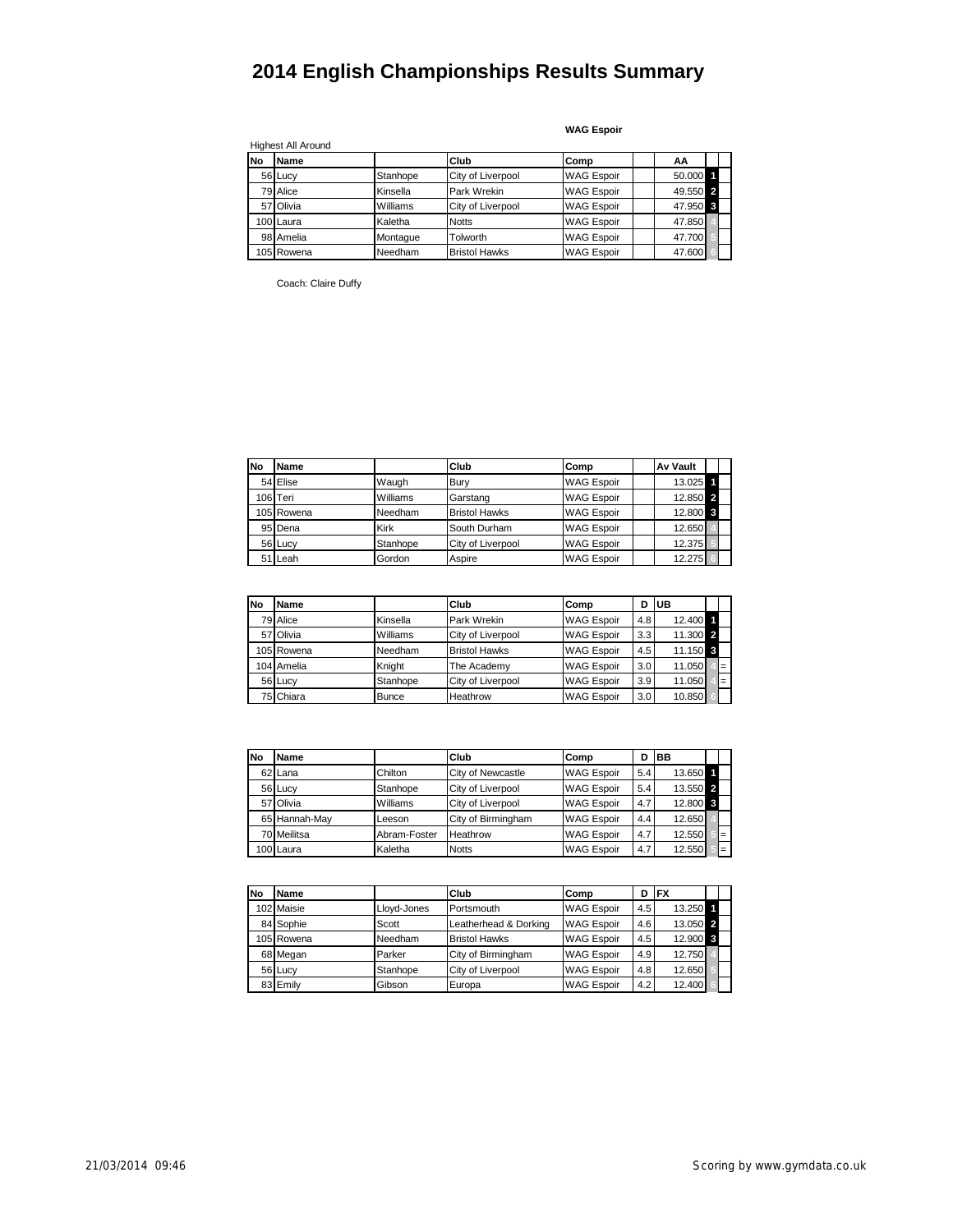**WAG Senior**

|           | <b>Highest All Around</b> |                |                      |                   |          |
|-----------|---------------------------|----------------|----------------------|-------------------|----------|
| <b>No</b> | Name                      |                | Club                 | Comp              | AA       |
|           | 237 Ruby                  | Harrold        | The Academy          | <b>WAG Senior</b> | 54.350 1 |
|           | 240 Kelly                 | Simm           | Dynamo               | <b>WAG Senior</b> | 53.950 2 |
|           | 211 Claudia               | Fragapane      | <b>Bristol Hawks</b> | <b>WAG Senior</b> | 53.650 3 |
|           | 207 Charlie               | <b>Fellows</b> | City of Liverpool    | <b>WAG Senior</b> | 52.900   |
|           | 156 Jade                  | Armstrong      | South Durham         | <b>WAG Senior</b> | 52.050   |
|           | 210 Rebecca               | Tunnev         | City of Liverpool    | <b>WAG Senior</b> | 51.650   |

Coach: Liz Kincaid

#### Beth Tweddle Bars Trophy

| <b>No</b>  | <b>Name</b> |         | Club            | Comp              | <b>Total</b>       |  |
|------------|-------------|---------|-----------------|-------------------|--------------------|--|
| へへっ<br>، ت | Ruby        | Harrold | The,<br>Academy | <b>WAG Senior</b> | 4.600<br>$\Lambda$ |  |

Artistic floor

| <b>No</b> | <b>Name</b> |       | Club<br>Comp    |                   |  | Total  |  |  |
|-----------|-------------|-------|-----------------|-------------------|--|--------|--|--|
|           | 200 Lisa    | Mason | <b>Heathrow</b> | <b>WAG Senior</b> |  | 13.100 |  |  |

| <b>No</b> | <b>Name</b> |             | Club                 | Comp              | <b>Av Vault</b> |  |
|-----------|-------------|-------------|----------------------|-------------------|-----------------|--|
|           | 211 Claudia | Fragapane   | <b>Bristol Hawks</b> | <b>WAG Senior</b> | 14.625 1        |  |
|           | 200 Lisa    | Mason       | Heathrow             | <b>WAG Senior</b> | 13.900 2        |  |
|           | 240 Kelly   | Simm        | Dynamo               | <b>WAG Senior</b> | 13.675 3        |  |
|           | 142 Eleanor | Clifford    | Colchester           | <b>WAG Senior</b> | 13.525          |  |
|           | 139 Claudia | Chmielowska | East London          | <b>WAG Senior</b> | 13.425          |  |
|           | 239 Chloe   | Brebner     | Dynamo               | <b>WAG Senior</b> | 12.650          |  |

| <b>No</b> | Name        |           | Club                 | Comp              | D   | <b>UB</b> |          |
|-----------|-------------|-----------|----------------------|-------------------|-----|-----------|----------|
|           | 237 Ruby    | Harrold   | The Academy          | <b>WAG Senior</b> | 6.3 | 14.600 1  |          |
|           | 231 Rebecca | Downie    | <b>Notts</b>         | <b>WAG Senior</b> | 5.6 | 14.350 2  |          |
|           | 207 Charlie | Fellows   | City of Liverpool    | <b>WAG Senior</b> | 5.6 | 13.850 3  |          |
|           | 211 Claudia | Fragapane | <b>Bristol Hawks</b> | <b>WAG Senior</b> | 5.2 | 13.300    |          |
|           | 200 Lisa    | Mason     | Heathrow             | <b>WAG Senior</b> | 4.7 | 12.700    |          |
|           | 240 Kelly   | Simm      | Dynamo               | <b>WAG Senior</b> | 5.6 | 12,400    | $\equiv$ |
|           | 210 Rebecca | Tunney    | City of Liverpool    | <b>WAG Senior</b> | 6.4 | 12.400    | $=$      |

| <b>No</b> | Name        |           | Club               | Comp              | D   | BB       |     |
|-----------|-------------|-----------|--------------------|-------------------|-----|----------|-----|
|           | 231 Rebecca | Downie    | <b>Notts</b>       | <b>WAG Senior</b> | 5.5 | 13.900   |     |
|           | 156 Jade    | Armstrong | South Durham       | <b>WAG Senior</b> | 4.8 | 13.000 2 |     |
|           | 201 Loriah  | James     | Heathrow           | <b>WAG Senior</b> | 4.7 | 12.900 3 |     |
|           | 153 Emma    | White     | City of Birmingham | <b>WAG Senior</b> | 4.8 | 12.850   |     |
|           | 240 Kelly   | Simm      | Dynamo             | <b>WAG Senior</b> | 5.3 | 12.750   | $=$ |
|           | 237 Ruby    | Harrold   | The Academy        | <b>WAG Senior</b> | 5.4 | 12.750   | $=$ |

| <b>No</b> | Name        |           | Club                 | Comp              | D   | <b>IFX</b> |     |
|-----------|-------------|-----------|----------------------|-------------------|-----|------------|-----|
|           | 240 Kelly   | Simm      | Dynamo               | <b>WAG Senior</b> | 5.7 | 14.050 1   |     |
|           | 157 Emily   | Crowe     | Norfolk Academy      | <b>WAG Senior</b> | 5.6 | 13.650 2   |     |
|           | 237 Ruby    | Harrold   | The Academy          | <b>WAG Senior</b> | 5.4 | 13.600 3   |     |
|           | 207 Charlie | Fellows   | City of Liverpool    | <b>WAG Senior</b> | 5.6 | 13.300     | $=$ |
|           | 211 Claudia | Fragapane | <b>Bristol Hawks</b> | <b>WAG Senior</b> | 6.0 | 13.300     | $=$ |
|           | 200 Lisa    | Mason     | Heathrow             | <b>WAG Senior</b> | 5.0 | 13.100     |     |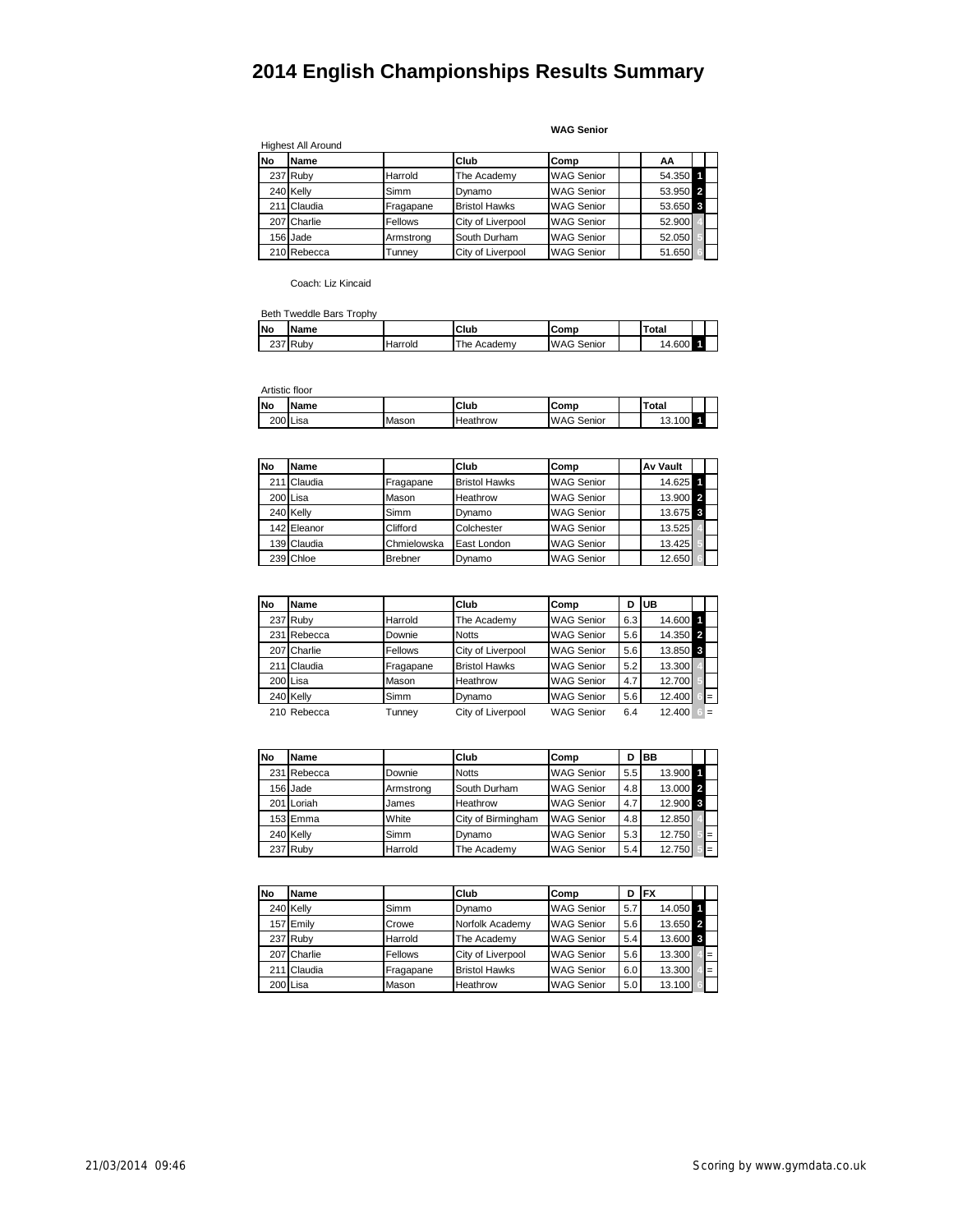|           | Highest All Around |               |              |                   |          |  |
|-----------|--------------------|---------------|--------------|-------------------|----------|--|
| <b>No</b> | Name               |               | Club         | lComp             | AA       |  |
|           | 354 Tyesha         | <b>Mattis</b> | East London  | <b>WAG Junior</b> | 55.300 1 |  |
|           | 331 Catherine      | Lyons         | Europa       | <b>WAG Junior</b> | 54.750 2 |  |
|           | 352 Amy            | Tinkler       | South Durham | <b>WAG Junior</b> | 53.850 3 |  |
|           | 334 Elissa         | Downie        | <b>Notts</b> | <b>WAG Junior</b> | 52.550   |  |
|           | 340 Teal           | Grindle       | Sapphire     | <b>WAG Junior</b> | 51.700   |  |
|           | 348 April          | Maslen        | The Academy  | <b>WAG Junior</b> | 50.550   |  |

**WAG Junior**

Coach: Lorraine Atkinson

| <b>No</b> | Name          |               | Club         | lComp             |     | <b>Av Vault</b> |  |
|-----------|---------------|---------------|--------------|-------------------|-----|-----------------|--|
|           | 354 Tyesha    | <b>Mattis</b> | East London  | <b>WAG Junior</b> | 0.0 | 14.575 1        |  |
|           | 334 Elissa    | Downie        | <b>Notts</b> | <b>WAG Junior</b> | 0.0 | 14.425 2        |  |
|           | 352 Amv       | Tinkler       | South Durham | <b>WAG Junior</b> | 0.0 | 14.000 3        |  |
|           | 331 Catherine | Lyons         | Europa       | <b>WAG Junior</b> | 0.0 | 13.850          |  |
|           | 348 April     | Maslen        | The Academy  | <b>WAG Junior</b> | 0.0 | 13.275          |  |
|           | 351 Claudia   | <b>Barkes</b> | South Durham | <b>WAG Junior</b> | 0.0 | 12.925          |  |

| <b>No</b> | Name            |               | Club        | Comp              | D   | <b>IUB</b> |  |
|-----------|-----------------|---------------|-------------|-------------------|-----|------------|--|
|           | 333 Georgia-Mae | Fenton        | Europa      | <b>WAG Junior</b> | 5.4 | 13.350 1   |  |
|           | 354 Tyesha      | <b>Mattis</b> | East London | <b>WAG Junior</b> | 5.8 | 13.100 2   |  |
|           | 337 Aasha       | Kimpton       | Heathrow    | <b>WAG Junior</b> | 4.8 | 12.900 3   |  |
|           | 348 April       | Maslen        | The Academy | <b>WAG Junior</b> | 5.1 | 12.800     |  |
|           | 278 Georgina    | Clements      | Park Wrekin | <b>WAG Junior</b> | 5.2 | 12.650     |  |
|           | 346 Abigail     | Solari        | The Academy | <b>WAG Junior</b> | 4.8 | 12.450     |  |

| <b>No</b> | Name        |               | Club         | Comp              | D   | <b>BB</b> |  |
|-----------|-------------|---------------|--------------|-------------------|-----|-----------|--|
| 331       | Catherine   | Lyons         | Europa       | <b>WAG Junior</b> | 5.6 | 14.450 1  |  |
|           | 352 Amy     | Tinkler       | South Durham | <b>WAG Junior</b> | 5.5 | 13.600 2  |  |
|           | 354 Tyesha  | <b>Mattis</b> | East London  | <b>WAG Junior</b> | 6.0 | 13.450 3  |  |
|           | 275 Caitlin | Tsang         | Park Wrekin  | <b>WAG Junior</b> | 5.0 | 13.000    |  |
|           | 340 Teal    | Grindle       | Sapphire     | <b>WAG Junior</b> | 5.4 | 12.800    |  |
|           | 336 Larissa | Pascua        | Heathrow     | <b>WAG Junior</b> | 4.6 | 12.650    |  |

| <b>No</b> | Name          |               | Club         | Comp              | D   | <b>FX</b>                 |       |  |
|-----------|---------------|---------------|--------------|-------------------|-----|---------------------------|-------|--|
|           | 274 Catherine | Lyons         | Europa       | <b>WAG Junior</b> | 5.2 | $14.050$ $\blacksquare$ = |       |  |
|           | 352 Amy       | Tinkler       | South Durham | <b>WAG Junior</b> | 5.6 | 14.050                    | $1 =$ |  |
|           | 334 Elissa    | Downie        | <b>Notts</b> | <b>WAG Junior</b> | 5.6 | 13.800 3                  |       |  |
|           | 354 Tyesha    | <b>Mattis</b> | East London  | <b>WAG Junior</b> | 5.7 | 13.750                    |       |  |
|           | 278 Georgina  | Clements      | Park Wrekin  | <b>WAG Junior</b> | 5.2 | 13.050                    |       |  |
|           | 340 Teal      | Grindle       | Sapphire     | <b>WAG Junior</b> | 5.0 | 12.900                    |       |  |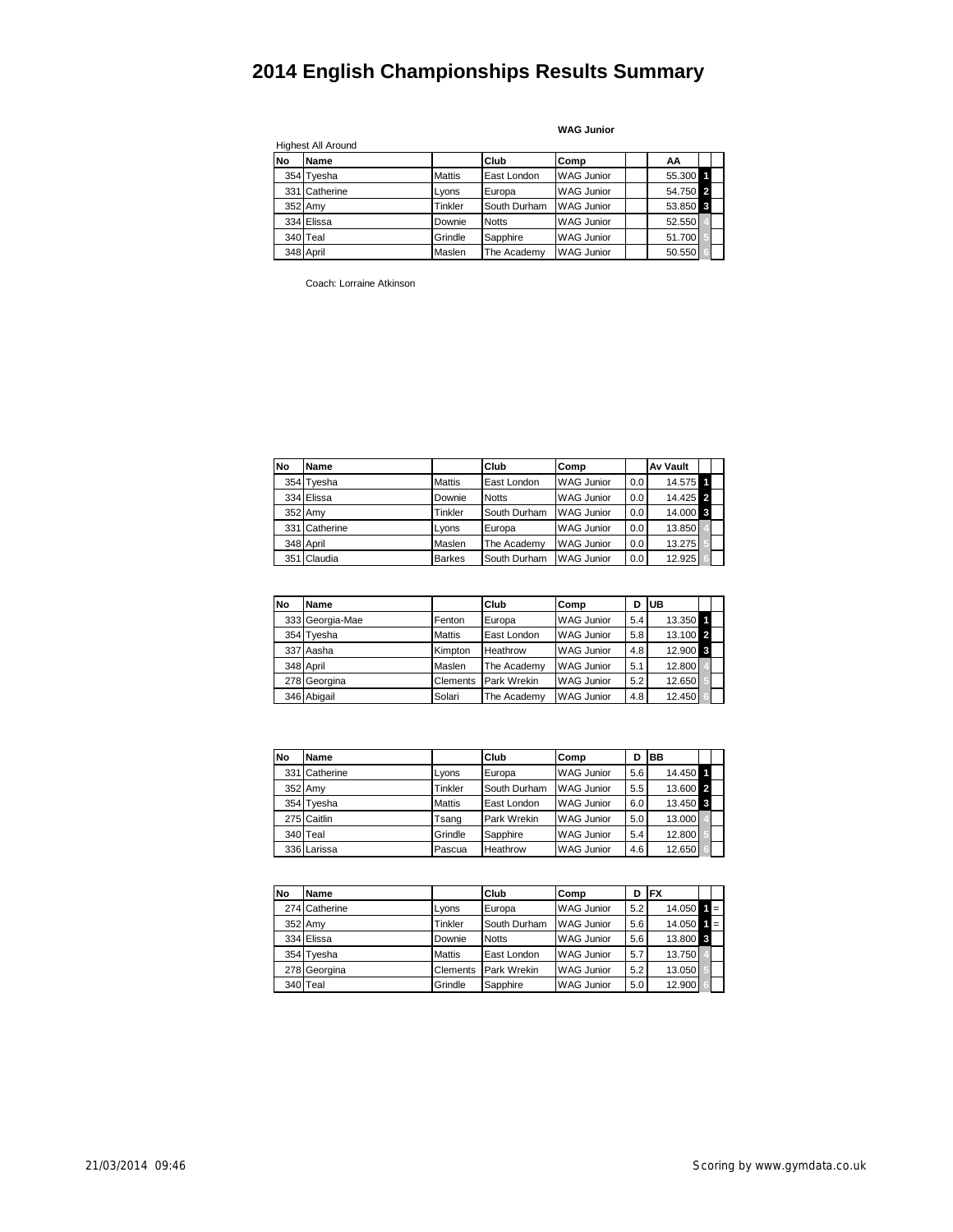|    | Highest All Around |          |                    |                 |          |  |
|----|--------------------|----------|--------------------|-----------------|----------|--|
| No | Name               |          | Club               | Comp            | AA       |  |
|    | 6 Korben           | Fellows  | City of Birmingham | <b>MAG Boys</b> | 74.100 1 |  |
|    | 7 Thomas           | Paradise | City of Birmingham | <b>MAG Boys</b> | 73.800 2 |  |
|    | 43 Victor          | Yeo      | Exeter             | <b>MAG Boys</b> | 73.700 3 |  |
|    | 16 Kai             | Yin Ho   | Earls              | <b>MAG Boys</b> | 71.350   |  |
|    | 23 Sam             | Mostowfi | Pegasus            | <b>MAG Boys</b> | 70.900   |  |
|    | 35 Bradley         | Cole     | Southport YMCA     | <b>MAG Boys</b> | 70.200   |  |

**MAG Boys**

Coach: Lee Woolls

| No | Name      |              | Club               | Comp            | D                | <b>IFX</b> |       |     |
|----|-----------|--------------|--------------------|-----------------|------------------|------------|-------|-----|
| 17 | Emilio    | Regini-Moran | Europa             | <b>MAG Boys</b> | 4.8              | 13.350 1   |       |     |
|    | 42 George | Honnor       | Exeter             | <b>MAG Boys</b> | 4.3              | 13.100 2   |       |     |
|    | 43 Victor | Yeo          | Exeter             | <b>MAG Boys</b> | 4.5              | 13.000     | $3 =$ |     |
|    | 33 Daniel | Lisnev       | Colchester         | <b>MAG Boys</b> | 3.8              | 13.000     | $3 =$ |     |
|    | 16 Kai    | Yin Ho       | Earls              | <b>MAG Boys</b> | 3.9              | 12.900     |       | $=$ |
|    | 5 Raekwon | Baptiste     | City of Birmingham | <b>MAG Boys</b> | 3.9 <sup>1</sup> | 12.900     |       | $=$ |

| <b>No</b> | Name      |          | Club               | Comp            | D   | PH       |  |
|-----------|-----------|----------|--------------------|-----------------|-----|----------|--|
|           | 7 Thomas  | Paradise | City of Birmingham | <b>MAG Boys</b> | 5.0 | 13.200 1 |  |
|           | 3 Jake    | Johnson  | City of Leeds      | <b>MAG Boys</b> | 3.6 | 12.300 2 |  |
|           | 43 Victor | Yeo      | Exeter             | <b>MAG Boys</b> | 3.5 | 11.900 3 |  |
|           | 6 Korben  | Fellows  | City of Birmingham | <b>MAG Boys</b> | 4.1 | 11.450   |  |
|           | 16 Kai    | Yin Ho   | Earls              | <b>MAG Boys</b> | 2.8 | 11.250   |  |
|           | 22 Samuel | Ghinn    | Pegasus            | <b>MAG Boys</b> | 3.2 | 11.000   |  |

| <b>No</b> | Name      |                 | Club               | Comp            | D   | <b>ISR</b> |     |
|-----------|-----------|-----------------|--------------------|-----------------|-----|------------|-----|
|           | 6 Korben  | Fellows         | City of Birmingham | <b>MAG Boys</b> | 3.8 | 12.700 1   |     |
|           | 43 Victor | Yeo             | Exeter             | <b>MAG Boys</b> | 4.2 | 12.550 2   |     |
|           | 23 Sam    | Mostowfi        | Pegasus            | <b>MAG Boys</b> | 2.9 | 12.150 3   |     |
|           | 24 Isaac  | Frimston        | Pegasus            | <b>MAG Boys</b> | 2.5 | 11,600     | $=$ |
|           | 4 Matthew | Wilson          | City of Leeds      | <b>MAG Boys</b> | 2.6 | 11.600     | $=$ |
|           | 5 Raekwon | <b>Baptiste</b> | City of Birmingham | <b>MAG Boys</b> | 2.9 | 11.600     | $=$ |

| <b>No</b> | Name      |              | Club               | Comp            | D   | <b>VT</b> |     |
|-----------|-----------|--------------|--------------------|-----------------|-----|-----------|-----|
|           | 43 Victor | Yeo          | Exeter             | <b>MAG Boys</b> | 3.6 | 12.600 1  |     |
|           | 6 Korben  | Fellows      | City of Birmingham | <b>MAG Boys</b> | 3.6 | 12.500 2  |     |
|           | Thomas    | Paradise     | City of Birmingham | <b>MAG Boys</b> | 3.6 | 12.450 3  |     |
|           | 8 Tobie   | Watson       | City of Birmingham | <b>MAG Boys</b> | 3.0 | 12.300    |     |
|           | 17 Emilio | Regini-Moran | Europa             | <b>MAG Boys</b> | 3.6 | 12.250    |     |
|           | 30 Luke   | Morrison     | South Essex        | <b>MAG Boys</b> | 3.6 | 12.250    | $=$ |

| <b>No</b> | Name       |            | Club               | Comp            | D   | <b>PB</b> |       |     |
|-----------|------------|------------|--------------------|-----------------|-----|-----------|-------|-----|
|           | Thomas     | Paradise   | City of Birmingham | <b>MAG Boys</b> | 4.1 | 13.400 1  |       |     |
|           | 43 Victor  | Yeo        | Exeter             | <b>MAG Boys</b> | 4.0 | 12.950    | $2 =$ |     |
|           | 35 Bradlev | Cole       | Southport YMCA     | <b>MAG Boys</b> | 4.3 | 12.950    | $2 =$ |     |
|           | 16 Kai     | Yin Ho     | Earls              | <b>MAG Boys</b> | 3.6 | 12.900    |       |     |
|           | 6 Korben   | Fellows    | City of Birmingham | <b>MAG Boys</b> | 3.8 | 12.600    |       |     |
|           | 13 Lyle    | Harry      | Dynamo             | <b>MAG Boys</b> | 3.0 | 12.550    |       | $=$ |
|           | 12 Luke    | Whitehouse | Diamonds           | <b>MAG Boys</b> | 3.1 | 12.550    |       | $=$ |

| <b>No</b> | Name       |          | Club               | Comp            | D   | <b>HB</b> |     |
|-----------|------------|----------|--------------------|-----------------|-----|-----------|-----|
|           | 6 Korben   | Fellows  | City of Birmingham | <b>MAG Boys</b> | 3.1 | 12.150 1  |     |
|           | 16 Kai     | Yin Ho   | Earls              | <b>MAG Boys</b> | 2.6 | 11.600 2  |     |
|           | 35 Bradley | Cole     | Southport YMCA     | <b>MAG Boys</b> | 2.5 | 11.250 3  |     |
|           | 23 Sam     | Mostowfi | Pegasus            | <b>MAG Boys</b> | 2.0 | 11.150    | $=$ |
|           | 24 Isaac   | Frimston | Pegasus            | <b>MAG Boys</b> | 2.1 | 11.150    | $=$ |
|           | 22 Samuel  | Ghinn    | Pegasus            | <b>MAG Boys</b> | 2.3 | 11.150    | $=$ |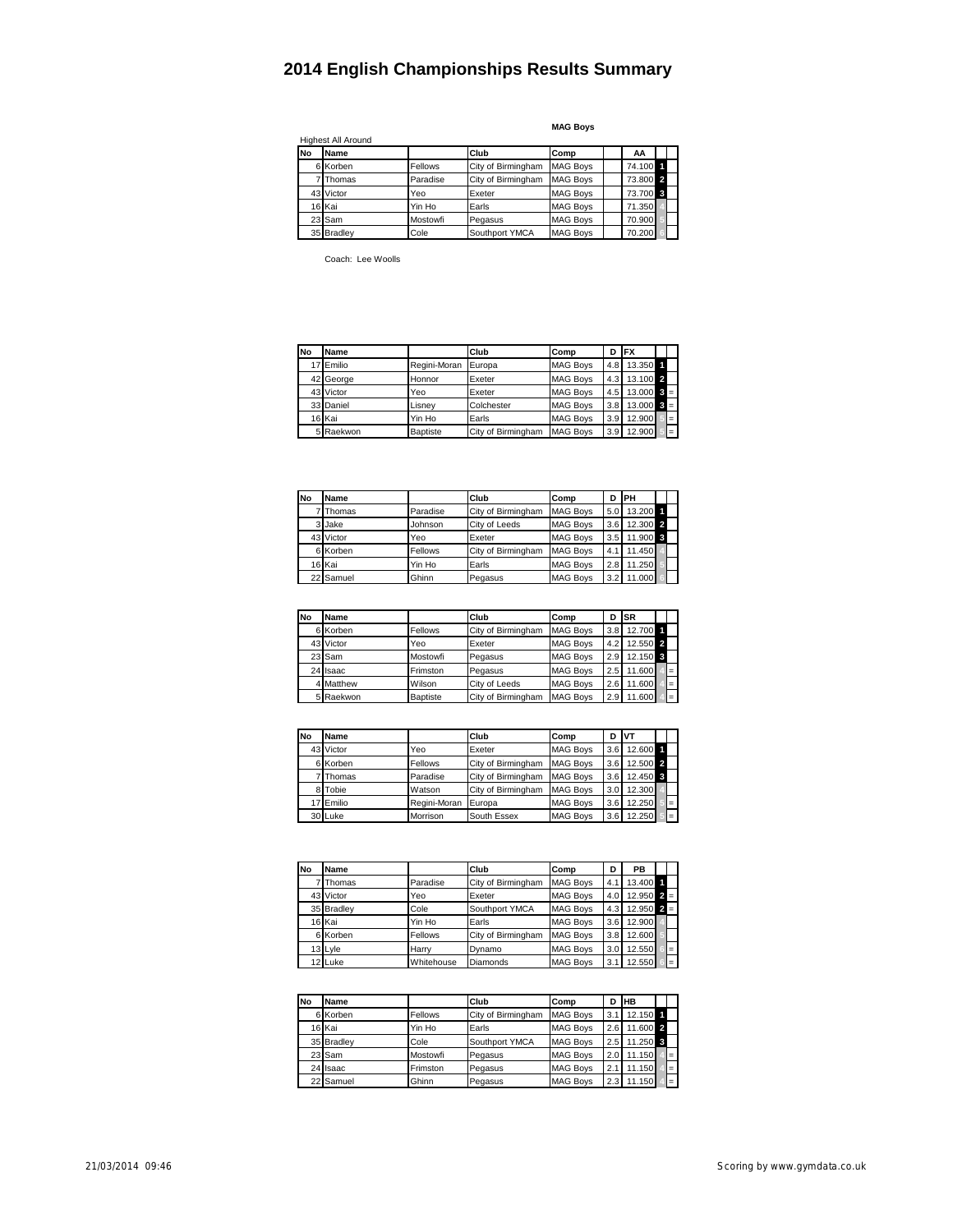|           | <b>Highest All Around</b> |              |                    |                     |          |  |
|-----------|---------------------------|--------------|--------------------|---------------------|----------|--|
| <b>No</b> | Name                      |              | Club               | Comp                | AA       |  |
|           | 122 Brinn                 | Bevan        | South Essex        | <b>MAG Senior A</b> | 83.500 1 |  |
|           | 116 Giarnni               | Regini-Moran | Europa             | <b>MAG Senior A</b> | 83.350 2 |  |
|           | $112$ Joe                 | Fraser       | City of Birmingham | <b>MAG Senior A</b> | 82.750 3 |  |
|           | 117 Tom                   | Nicolaou     | Europa             | <b>MAG Senior A</b> | 76.350   |  |
|           | 118 Adam                  | Steele       | Pipers Vale        | <b>MAG Senior A</b> | 71.650   |  |
|           | 115 Daniel                | Lee          | Dynamo             | <b>MAG Senior A</b> | 71.250   |  |

**MAG Senior A**

Coach: Scott Hann

| <b>No</b> | Name                |              | Club               | Comp                | D   | <b>FX</b> |     |
|-----------|---------------------|--------------|--------------------|---------------------|-----|-----------|-----|
|           | 122 Brinn           | Bevan        | South Essex        | <b>MAG Senior A</b> | 5.2 | 14.150 1  |     |
|           | 116 Giarnni         | Regini-Moran | Europa             | <b>MAG Senior A</b> | 6.1 | 13.900 2  |     |
|           | $112$ Joe           | Fraser       | City of Birmingham | <b>MAG Senior A</b> | 4.9 | 13.750 3  |     |
|           | 114 Harry           | Caulwell     | City of Birmingham | <b>MAG Senior A</b> | 4.7 | 13.150    |     |
|           | 115 Daniel          | Lee          | Dynamo             | <b>MAG Senior A</b> | 4.5 | 13.100    |     |
|           | 117 <sub>ITom</sub> | Nicolaou     | Europa             | <b>MAG Senior A</b> | 4.7 | 12.900    | $=$ |
|           | 125 Declan          | Ayers        | Waveney            | <b>MAG Senior A</b> | 4.7 | 12.900    | $=$ |
|           | 119 George          | Harrow       | Pipers Vale        | <b>MAG Senior A</b> | 4.6 | 12.900    | $=$ |

| No | Name        |              | Club               | Comp                | D   | <b>IPH</b> |  |
|----|-------------|--------------|--------------------|---------------------|-----|------------|--|
|    | $112$ Joe   | Fraser       | City of Birmingham | <b>MAG Senior A</b> | 6.0 | 14.150     |  |
|    | 116 Giarnni | Regini-Moran | Europa             | <b>MAG Senior A</b> | 4.9 | 13.300 2   |  |
|    | 122 Brinn   | Bevan        | South Essex        | <b>MAG Senior A</b> | 6.4 | 12.900 3   |  |
|    | 117 Tom     | Nicolaou     | Europa             | <b>MAG Senior A</b> | 5.1 | 12.400     |  |
|    | 114 Harry   | Caulwell     | City of Birmingham | <b>MAG Senior A</b> | 4.6 | 12.100     |  |
|    | 127 Sean    | Madigan      | Baskerville        | <b>MAG Senior A</b> | 3.6 | 11.800     |  |

| No | <b>Name</b> |              | Club               | Comp                | D   | <b>SR</b> |  |
|----|-------------|--------------|--------------------|---------------------|-----|-----------|--|
|    | $112$ Joe   | Fraser       | City of Birmingham | <b>MAG Senior A</b> | 5.2 | 14.450 1  |  |
|    | 122 Brinn   | Bevan        | South Essex        | <b>MAG Senior A</b> | 5.5 | 14.400 2  |  |
|    | 117 Tom     | Nicolaou     | Europa             | <b>MAG Senior A</b> | 4.9 | 13.600 3  |  |
|    | 116 Giarnni | Regini-Moran | Europa             | <b>MAG Senior A</b> | 4.5 | 12.950    |  |
|    | 118 Adam    | Steele       | Pipers Vale        | <b>MAG Senior A</b> | 4.0 | 12.250    |  |
|    | 124 Miki    | Chu          | Wokina             | <b>MAG Senior A</b> | 4.0 | 11.650    |  |

| <b>No</b> | <b>Name</b> |              | Club   | Comp                | <b>Av Vault</b> |  |
|-----------|-------------|--------------|--------|---------------------|-----------------|--|
|           | 116 Giarnni | Regini-Moran | Europa | <b>MAG Senior A</b> | 14.775          |  |
|           | 117 Tom     | Nicolaou     | Europa | <b>MAG Senior A</b> | 13.150 2        |  |

| <b>No</b> | Name        |              | Club               | Comp                | D   | <b>PB</b> |  |
|-----------|-------------|--------------|--------------------|---------------------|-----|-----------|--|
|           | 116 Giarnni | Regini-Moran | Europa             | <b>MAG Senior A</b> | 5.6 | 14.500 1  |  |
|           | $112$ Joe   | Fraser       | City of Birmingham | <b>MAG Senior A</b> | 5.1 | 13.850 2  |  |
|           | 122 Brinn   | Bevan        | <b>South Essex</b> | <b>MAG Senior A</b> | 5.5 | 13.450 3  |  |
|           | 114 Harry   | Caulwell     | City of Birmingham | <b>MAG Senior A</b> | 4.7 | 12.750    |  |
|           | 109 James   | Hodgson      | City of Newcastle  | <b>MAG Senior A</b> | 3.8 | 12.650    |  |
|           | 126 Jack    | Parolin      | Waveney            | <b>MAG Senior A</b> | 3.8 | 12.550    |  |

| <b>No</b> | Name        |              | Club               | Comp                | D   | <b>HB</b> |  |
|-----------|-------------|--------------|--------------------|---------------------|-----|-----------|--|
|           | 122 Brinn   | Bevan        | South Essex        | <b>MAG Senior A</b> | 5.4 | 14.100 1  |  |
|           | 116 Giarnni | Regini-Moran | Europa             | <b>MAG Senior A</b> | 5.1 | 13.800 2  |  |
|           | 112 Joe     | Fraser       | City of Birmingham | <b>MAG Senior A</b> | 4.9 | 13.150 3  |  |
|           | $117$ Tom   | Nicolaou     | Europa             | <b>MAG Senior A</b> | 4.6 | 12.700    |  |
|           | 115 Daniel  | Lee          | <b>Dynamo</b>      | <b>MAG Senior A</b> | 4.2 | 11.800    |  |
|           | 118 Adam    | Steele       | Pipers Vale        | <b>MAG Senior A</b> | 4.5 | 11.650    |  |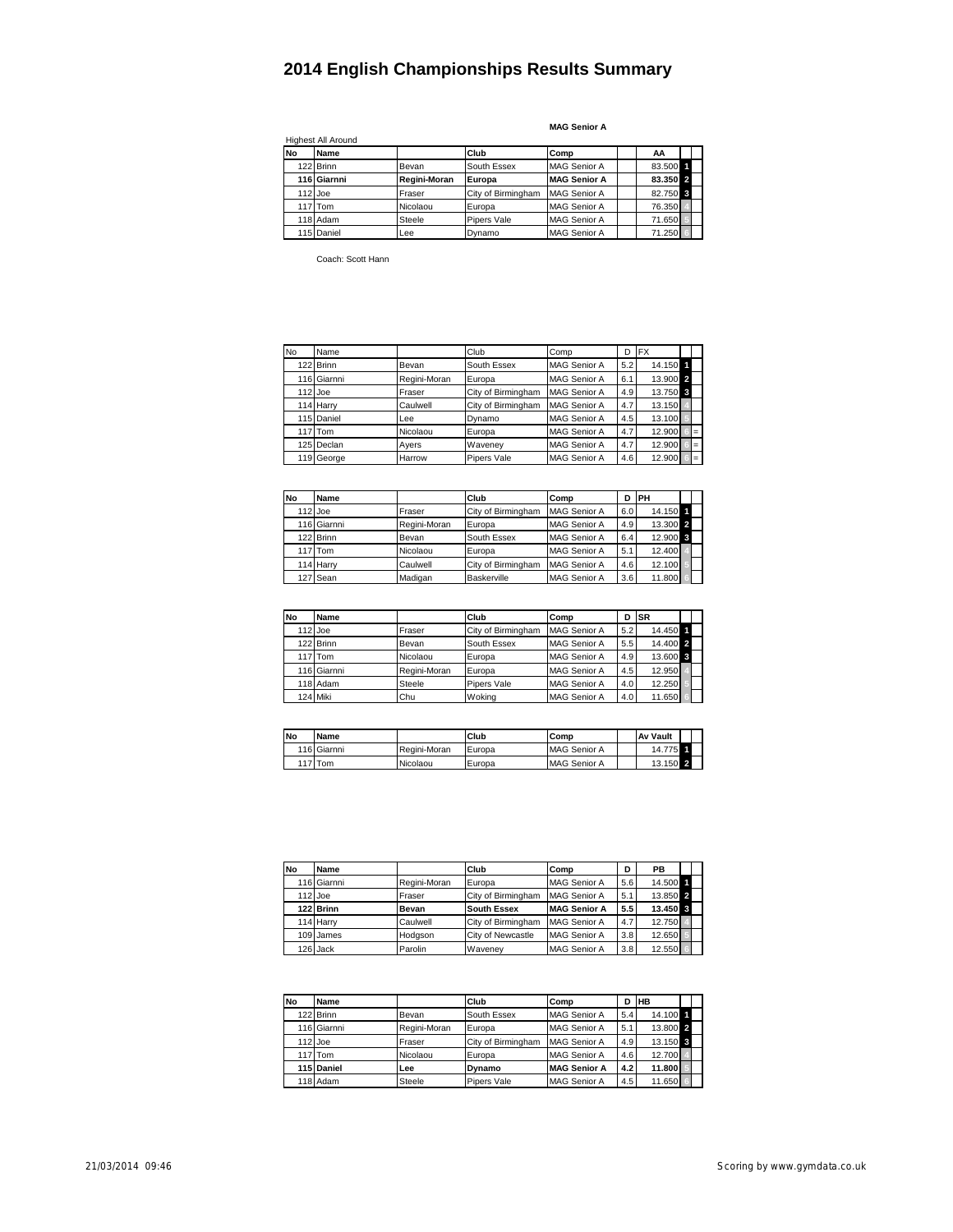**MAG Senior B**

| <b>No</b> | Name         |          | Club               | Comp                | AA       |
|-----------|--------------|----------|--------------------|---------------------|----------|
|           | 187 Max      | Whitlock | South Essex        | <b>MAG Senior B</b> | 88.650 1 |
|           | 179 Kristian | Thomas   | Earls              | <b>MAG Senior B</b> | 87.950 2 |
|           | 172 Sam      | Oldham   | Huntingdon Olympic | <b>MAG Senior B</b> | 84.900 3 |
|           | 189 Jay      | Thompson | South Essex        | <b>MAG Senior B</b> | 83.900   |
|           | 190 Reiss    | Beckford | South Essex        | <b>MAG Senior B</b> | 83.850   |
|           | 195 Nile     | Wilson   | City of Leeds      | <b>MAG Senior B</b> | 83.800   |

Coach: Scott Hann

|           | Best execution on Pommels |          |             |                     |       |  |
|-----------|---------------------------|----------|-------------|---------------------|-------|--|
| <b>No</b> | <b>Name</b>               |          | Club        | Comp                | Total |  |
|           | 187 Max                   | Whitlock | South Essex | <b>MAG Senior B</b> | 8.800 |  |

| No        | <b>Name</b>  |          | Club                          | Comp                | D   | <b>IFX</b>           |  |
|-----------|--------------|----------|-------------------------------|---------------------|-----|----------------------|--|
|           | 187 Max      | Whitlock | South Essex                   | <b>MAG Senior B</b> | 6.8 | 15.200               |  |
| $189$ Jay |              | Thompson | South Essex                   | <b>MAG Senior B</b> | 5.7 | $14.850$ $2 =$       |  |
|           | 165 Dominick |          | Cunningham City of Birmingham | <b>MAG Senior B</b> | 6.2 | $14.850$ $\bar{2}$ = |  |
|           | 179 Kristian | Thomas   | Earls                         | <b>MAG Senior B</b> | 6.0 | 14.750               |  |
|           | 188 Anthony  | Wise     | South Essex                   | <b>MAG Senior B</b> | 6.0 | 14.700               |  |
|           | 178 James    | Hall     | Pegasus                       | <b>MAG Senior B</b> | 5.8 | 14.600               |  |

| <b>No</b> | Name         |          | Club               | Comp                | D   | <b>IPH</b> |  |
|-----------|--------------|----------|--------------------|---------------------|-----|------------|--|
|           | 187 Max      | Whitlock | South Essex        | <b>MAG Senior B</b> | 7.3 | 16.100 1   |  |
|           | 171 Louis    | Smith    | Huntingdon Olympic | <b>MAG Senior B</b> | 6.9 | 15.700 2   |  |
|           | 188 Anthony  | Wise     | South Essex        | <b>MAG Senior B</b> | 6.5 | 14.400 3   |  |
|           | 178 James    | Hall     | Pegasus            | <b>MAG Senior B</b> | 6.2 | 14.250     |  |
|           | 179 Kristian | Thomas   | Earls              | <b>MAG Senior B</b> | 5.8 | 13.950     |  |
|           | 195 Nile     | Wilson   | City of Leeds      | <b>MAG Senior B</b> | 5.9 | 13.800     |  |

| <b>No</b> | <b>Name</b>  |                 | Club               | Comp                | D   | <b>ISR</b>                |  |
|-----------|--------------|-----------------|--------------------|---------------------|-----|---------------------------|--|
|           | 177 Courtney | Tulloch         | Pegasus            | <b>MAG Senior B</b> | 6.6 | 15.150                    |  |
|           | 172 Sam      | Oldham          | Huntingdon Olympic | <b>MAG Senior B</b> | 5.8 | $14.600$ $2 =$            |  |
|           | 190 Reiss    | <b>Beckford</b> | South Essex        | <b>MAG Senior B</b> | 6.2 | $14.600$ $\overline{2}$ = |  |
|           | 159 Theo     | Seager          | Bury               | <b>MAG Senior B</b> | 5.4 | 14.500                    |  |
|           | 195 Nile     | Wilson          | City of Leeds      | <b>MAG Senior B</b> | 5.5 | 14.300                    |  |
|           | 179 Kristian | Thomas          | Earls              | <b>MAG Senior B</b> | 5.9 | 14.200                    |  |

| No      | Name         |                 | Club                          | Comp                | <b>Av Vault</b> |  |
|---------|--------------|-----------------|-------------------------------|---------------------|-----------------|--|
|         | 179 Kristian | Thomas          | Earls                         | <b>MAG Senior B</b> | 15.325          |  |
| 189 Jav |              | <b>Thompson</b> | South Essex                   | <b>MAG Senior B</b> | 14.500 2        |  |
|         | 177 Courtney | Tulloch         | Pegasus                       | <b>MAG Senior B</b> | 14.025 3        |  |
|         | 165 Dominick |                 | Cunningham City of Birmingham | <b>MAG Senior B</b> | 13.975          |  |

| No | Name         |            | Club                  | Comp                | D   | PB                        |     |
|----|--------------|------------|-----------------------|---------------------|-----|---------------------------|-----|
|    | 172 Sam      | Oldham     | Huntingdon Olympic    | <b>MAG Senior B</b> | 6.5 | 15.650 1                  |     |
|    | 187 Max      | Whitlock   | South Essex           | <b>MAG Senior B</b> | 6.1 | 14.900 2                  |     |
|    | 165 Dominick | Cunningham | City of Birmingham    | <b>MAG Senior B</b> | 5.5 | $14.500$ $\Omega =$       |     |
|    | 190 Reiss    | Beckford   | South Essex           | <b>MAG Senior B</b> | 5.5 | $14.500$ $\overline{3}$ = |     |
|    | 194 Ashlev   | Watson     | City of Leeds         | <b>MAG Senior B</b> | 6.6 | $14.500$ $\overline{3}$ = |     |
|    | 167 William  | Trood      | Loughborough Students | <b>MAG Senior B</b> | 5.6 | 14.250                    | '=  |
|    | 171 Louis    | Smith      | Huntingdon Olympic    | <b>MAG Senior B</b> | 5.9 | 14.250                    | $=$ |

| No | Name         |          | Club               | Comp                |     | <b>IHB</b> |  |
|----|--------------|----------|--------------------|---------------------|-----|------------|--|
|    | 179 Kristian | Thomas   | Earls              | <b>MAG Senior B</b> | 6.4 | 15.250 1   |  |
|    | 172 Sam      | Oldham   | Huntingdon Olympic | <b>MAG Senior B</b> | 6.7 | 15.050 2   |  |
|    | 194 Ashley   | Watson   | City of Leeds      | <b>MAG Senior B</b> | 6.7 | 13.850 3   |  |
|    | 187 Max      | Whitlock | South Essex        | <b>MAG Senior B</b> | 6.4 | 13.800     |  |
|    | 195 Nile     | Wilson   | City of Leeds      | <b>MAG Senior B</b> | 6.2 | 13.550     |  |
|    | 178 James    | Hall     | Pegasus            | <b>MAG Senior B</b> | 5.3 | 13.450     |  |